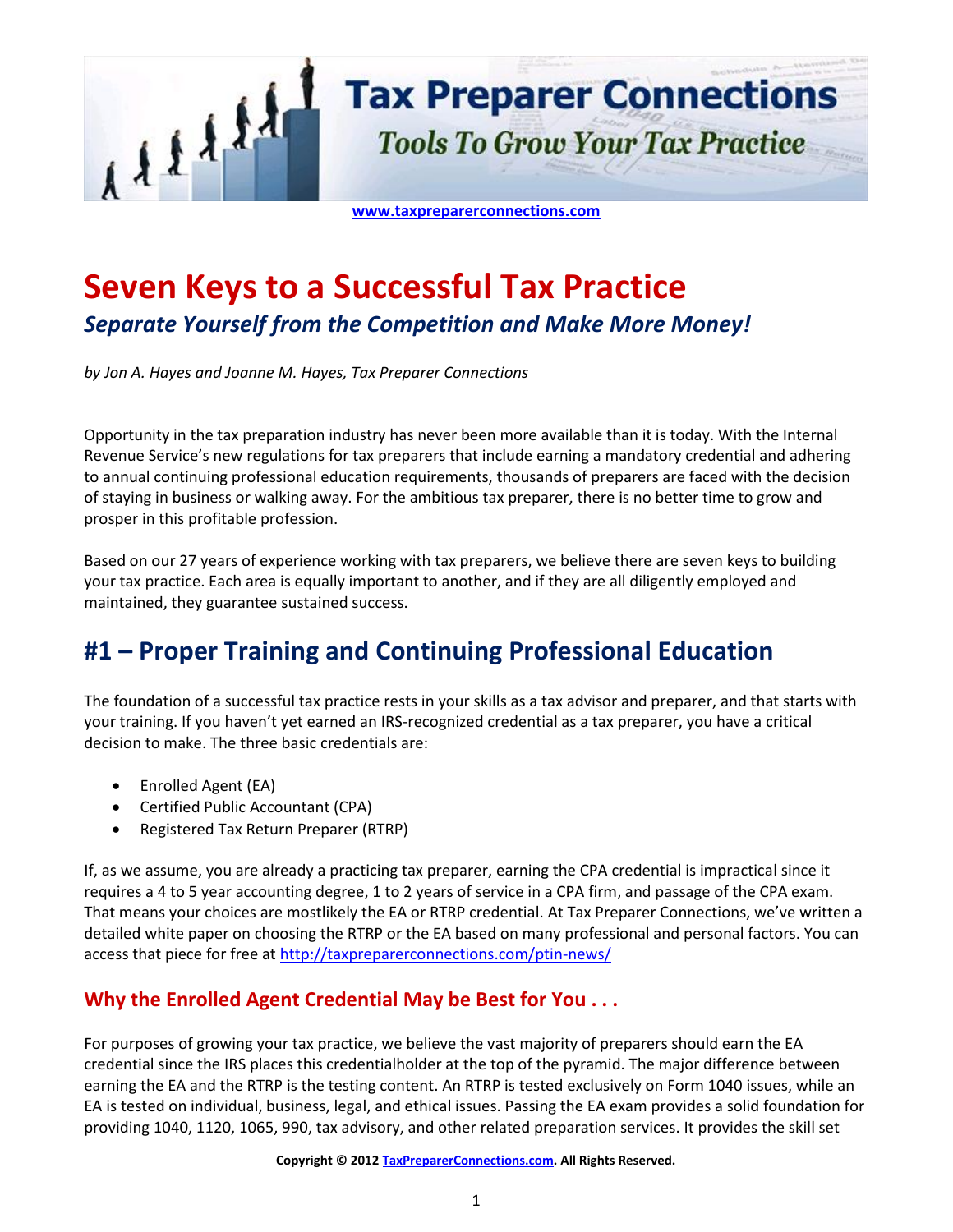you need to handle the diverse needs of your clients. It also allows you to choose those areas of specialty you believe will help grow that client list.

If you are serious about earning the EA credential, we recommend using the industry's best test preparation guide by Fast Forward Academy. We've endorsed other homestudy guides in the past, but none of them compare to the Fast Forward materials because:

- 1. The system for preparation and taking the exam is focused on preparers who have not been in a classroom learning environment for years. By tackling one test section at a time – studying for Part  $1$  – Individuals and then taking that Part of the Exam only, then coming back and studying for Part 2, etc., Fast Forward has recorded better than 80 percent success rate by its students, far exceeding traditional models where candidates crammed for all three sections and tested for all in one sitting.
- 2. The study guides are expertly outlined and supported with an unlimited, online test bank users can use in their preparations.
- 3. Their guides are continually updated almost daily in fact when Fast Forward users take the exam and report back on questions they had not studied for and/or topics that may be new with IRS implementation of new tax year materials.
- 4. Fast Forward offers electronic and telephone support systems to help candidates through the most difficult areas, and by tracking success in taking the online tests, they can determine when a candidate is ready to take the exam.

To learn more about the Fast Forward Academy EA and RTRP homestudy courses, and to get the Tax Preparer Connections of up to \$150, click:<http://fastforwardacademy.com/TPC>

For more information on the EA exam at irs.gov: <http://www.irs.gov/taxpros/agents/index.html>

### **The Importance of Targeted Continuing Professional Education**

A common industry misconception is that continuing professional education (CPE) is a "necessary evil" to maintain your professional credential. For some, CPE programs are selected based on price rather than quality while for others, education content is the primary factor in their selection.

We believe that education separates the true professional from the "tax tradesman." With a constantly growing tax code, new IRS regulations for tax preparers, and the growing encroachment of do-it-yourself tax software and online preparation platforms, using CPE to sharpen and expand your skills can help you become a "specialist" in a commodity-based industry. In my years as an association executive, I've seen how CPE provided practitioners with a means to separate themselves from their competition.

Let me give you one example of how it saved a practice and the family who relied on it:

During a tax season in the mid-80s, a tax preparer friend died from a sudden and unforeseen heart attack, leaving a wife and three young children. He worked as a sole practitioner and there was no contingency plan in case of an emergency. His wife reached out for assistance from local colleagues and was able to have all remaining returns prepared and timely filed by April 15, paying them 90 percent of the fees charged.

**Copyright © 2012 TaxPreparerConnections.com. All Rights Reserved.** When tax season ended, she consulted with many friends and industry experts about selling the practice and quickly found it would pay about 35 cents on the dollar – not nearly enough to sustain her family while she looked for work and the means to train for employment. It was suggested that she take over the tax business and use the 7½ months before the next tax season to train and reach out to retain clients. She decided to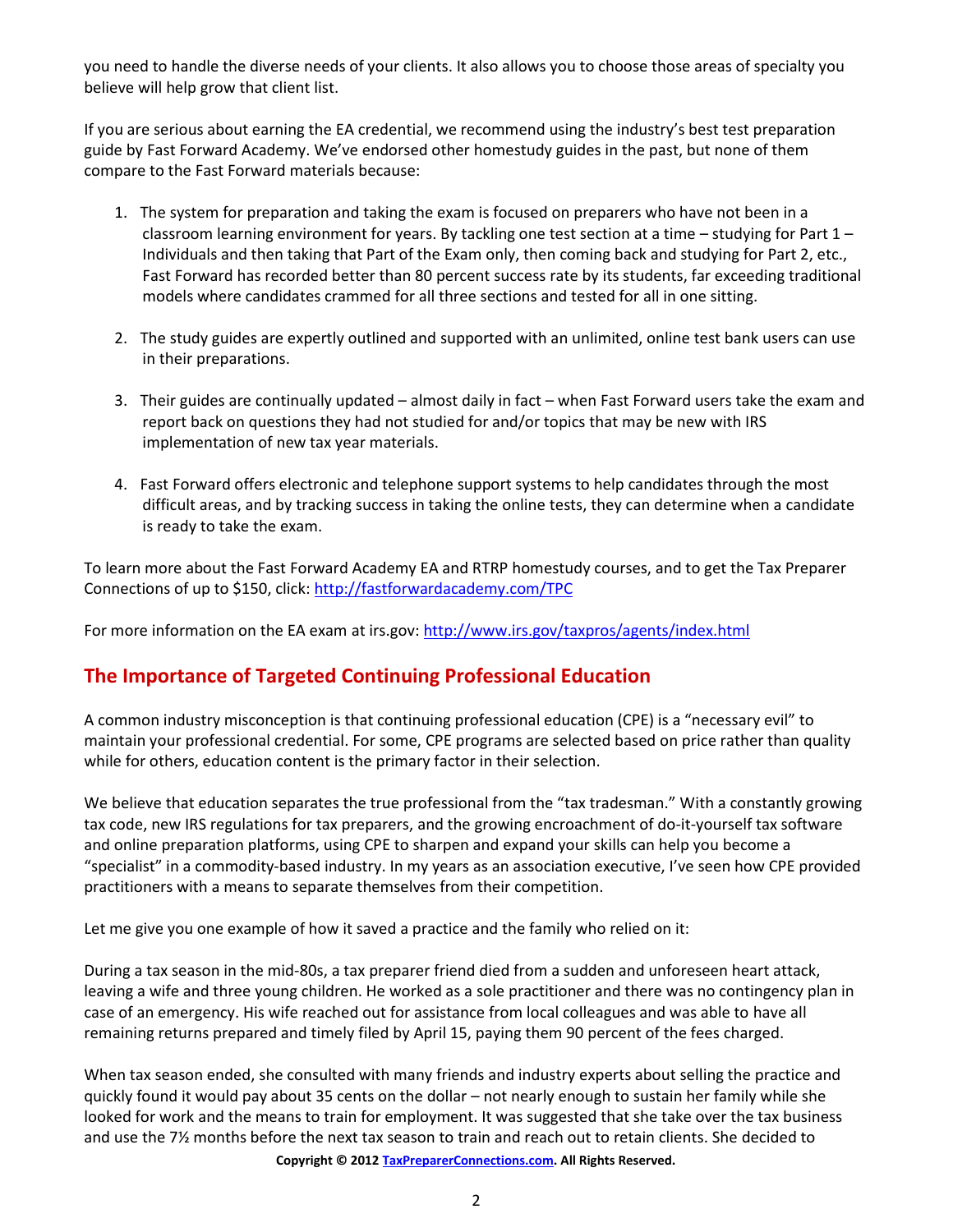register for an Enrolled Agent Exam course and also registered for every individual and business tax seminar she could find. Because of her tireless dedication (she only had one shot to take the exam before tax season), she passed all four parts of the exam that September, and supplemented her new-found knowledge with over 100 hours of tax seminar education.

She not only salvaged 90 percent of the original clientele the following tax season, but she also began preparing business tax returns her husband had chosen not to tackle in his 20-plus years of ownership . . . and increased revenues by 15 percent! The following spring, she dove into estate planning and taxation and added practice management coursework so she could run the business more efficiently. She added another 20 percent in revenues over the next year, hired a full time accountant for her growing bookkeeping services, and brought two preparers on board to handle 1040s so she could handle the business and estate tax returns herself.

Over the next ten years, this lady built a firm of 10 people and billed over \$1 million. She expanded further into financial planning and services to supplement her estate work, and eventually sold off the tax and accounting business for nearly \$750,000 while personally keeping the estates and financial planning book of business.

And she did it by exclusively using CPE to build and sharpen her skills. I often referred people facing similar challenges to her, and she helped nearly every one of them conquer a bad situation. Many of those beneficiaries have also reached out to help others . . . the chain reaction in full gear!

To this day, I will catch her "consulting" with a colleague in a quiet corner of a seminar event, and she always tells me that CPE events are as valuable for the education as they are for networking. So, so true.

In today's changing tax industry, education is what separates the "practitioner" from the "preparer." Many can rely on a tax program to make important elections and calculations for "run-of-the-mill" returns. But experienced practitioners must possess the knowledge to tackle complex tax issues that tax programs simply cannot, and that knowledge comes from quality CPE programs.

When you're selecting a CPE program to attend, pay special attention to the course description and listing of topics to be covered. Make sure the CPE provider is on the CPE registries for the National Association of State Boards of Accountancy (NASBA) and the IRS. This proves they have gone through an exhaustive application process to earn the designation (although it does not guarantee the quality of their products). If the firm advertising a program doesn't describe the reference materials you will receive by attending, or they don't list the presenters, call them for clarification. Don't settle for a program with a two or three sentence course description that omits presenter biographies.

For tax and accounting CPE, we suggest the following CPE providers we have worked with:

 **GEAR UP Seminars**. GEAR UP Seminars were originated by four California CPAs who tired of the "necessary evil" delivery of CPE. After attending numerous CPE programs that amounted to repetitious

dog-and-pony shows and claiming they could do better, they launched a series of tax programs "by practitioners for practitioners" that swept the nation in the 1980s, 90s, and into the 2000s. Their presentations became the talk of the industry, and their reference guides were often called "tax bibles" for the areas they addressed. In the mid-2000s, the firm was purchased by Thomson Reuters and still delivers quality education "by practitioners for practitioners" across the country.

#### **Website: [www.gearup.com](http://www.gearup.com/)**

 **Fast Forward Academy**. Fast Forward Academy is an online learning community for CPAs, EAs, accountants, and tax professionals. They offer excellent and interactive coaching courses for those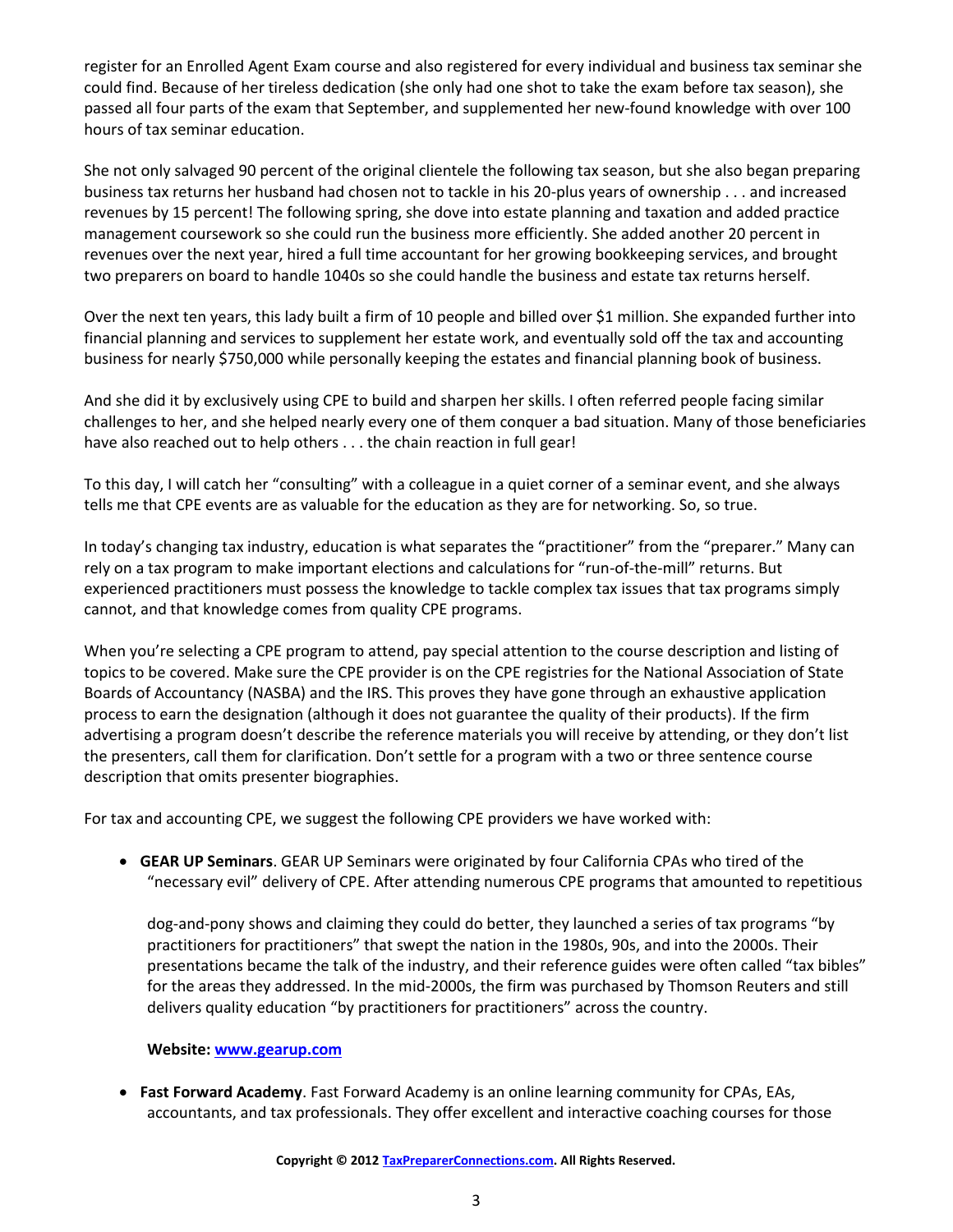seeking a CPA or EA credential. They also offer great continuing professional education that qualifies for IRS and many other credentialing agency requirements.

Website: **[http://store.fastforwardacademy.com/enrolled-agent-exam-prep.htm?partner\\_id=3](http://www.fastforwardacademy.com/)**.

## **#2 – A Viable AND Practical Business Plan**

For many experienced accountants and tax preparers, developing a business plan seems almost sacrilegious. Many have told me their business plan has been firmly etched in their brain since studying the model in college or seeing how it was ignored in those early days working for a firm. While I agree that developing and maintaining a complete business plan can be time consuming, it can also be invaluable in keeping you and your business focused and efficient in pursuing your goals.

The most important ingredients of a business plan should include (in order):

- **1. EXECUTIVE SUMMARY,** which includes:
	- Your **mission and/or vision statement**. The statement should capture your general focus.

A mission statement could be . . .

*We provide valuable tax consulting and management services for individual and business clients seeking to maximize their earnings and minimize their debts.*

A vision statement could be . . .

*We provide the expertise to help our clients realize their financial goals.* 

Most importantly, your mission/vision statement(s) should be a reflection of you and what is most important and provides the energy to grow your business.

- Your **company information**, including when your business formed, the founders and their roles in the business, number of employees and locations, and any other important information (silent investors, independent consultants, etc.).
- **Company growth highlights** (if you are already established). This includes your profit increases or losses, most often in a growth chart model.
- A **description of your products and services**.
- **Financial information**, especially if you are or will be seeking outside financing. This normally includes periodic internal financial statements, or, if you have shareholders, an independently reviewed statement prepared for stockholders.
- A **summary of your future plans**. The summary is normally broken down by year, with goals listed for each year and a brief description as to how those goals will be pursued and achieved.
- **2. MARKET ANALYSIS**, which includes: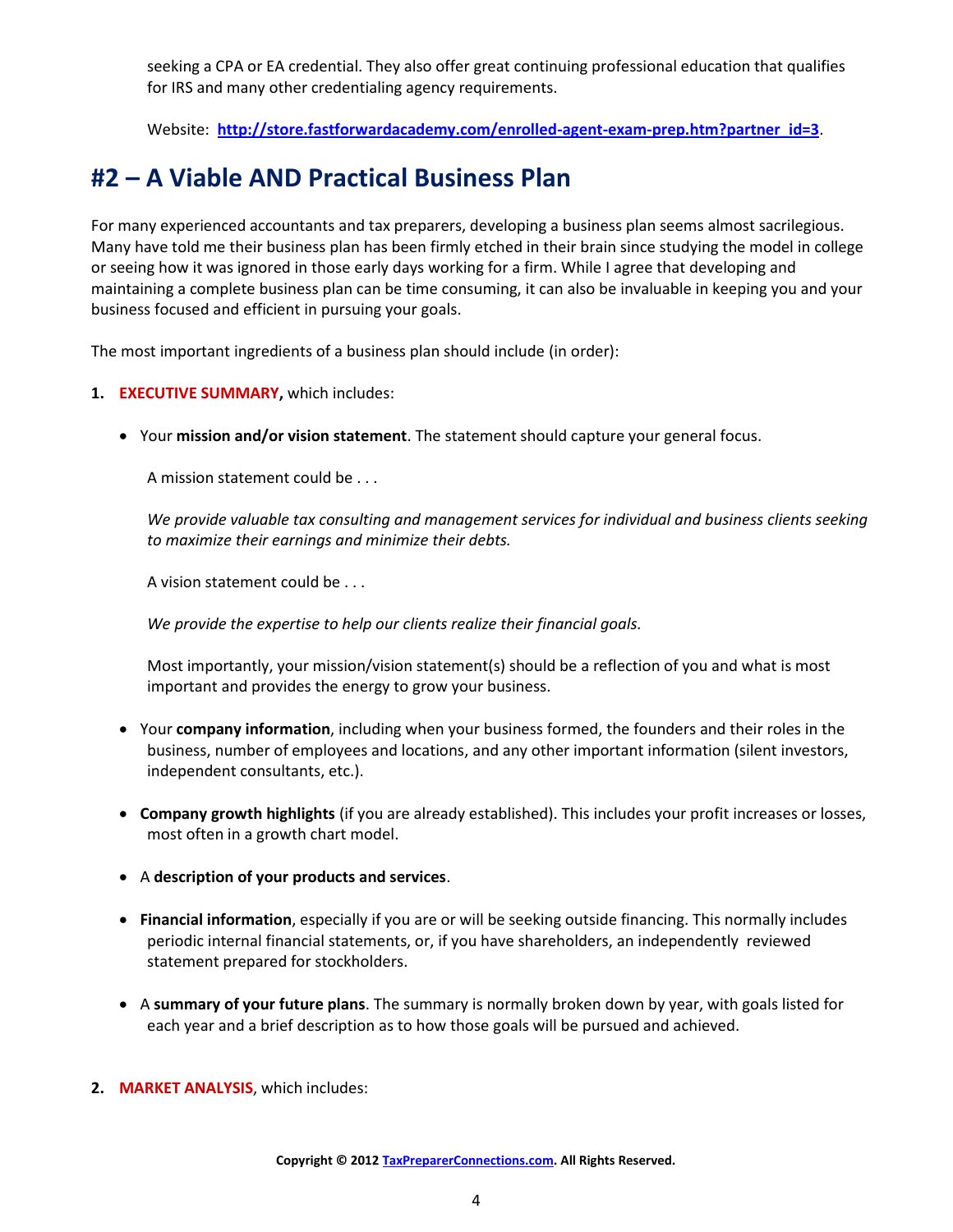- **Industry Description and Outlook**. Describe your industry, including its current size and historic growth rate as well as other trends and characteristics (e.g., life cycle stage, projected growth rate). Next, list the major customer groups within your industry.
- **Information about your target market(s).** Narrow your target market to a manageable size. Many businesses make the mistake of trying to appeal to too many target markets. Research and include the following information about your market:
	- **Distinguishing characteristics** What are the critical needs of your potential customers? Are those needs being met? What are the demographics of the group and where are they located? Are there any seasonal or cyclical purchasing trends that may impact your business?
	- **Size of the primary target market**  In addition to the size of your market, what data can you include about the annual purchases your market makes in your industry? What is the forecasted market growth for this group? For more information, click this great [market](http://www.sba.gov/content/conducting-market-research)  [research guide](http://www.sba.gov/content/conducting-market-research) from the Small Business Association for tips and free government resources that can help you build a market profile.
	- **How much market share can you gain?** What is the market share percentage and number of customers you expect to obtain in a defined geographic area? Explain the logic behind your calculation.
	- **Pricing and gross margin targets**  Define your pricing structure and gross margin levels, and any discount that you plan to use.

When you include information about any of the market tests or research studies you have completed, be sure to focus only on the results of these tests. Any other details should be included in the appendix.

- **Competitive Analysis.** This should identify your competition by product line or service and market segment. Assess the following characteristics of the competition:
	- Market share
	- Strengths and weaknesses
	- How important is your target market to your competitors?
	- Are there any barriers that may hinder you as you enter the market?
	- What is your window of opportunity to enter the market?
	- Are there any indirect or secondary competitors who may impact your success?
	- What barriers to market are there (e.g., changing technology, high investment cost, lack of quality personnel)?
- **Regulatory Restrictions.** These include any customer or governmental regulatory requirements affecting your business and how you will comply. This should obviously include IRS regulations for tax preparers, any regulations or restrictions for credentials you or staff members may possess (insurance or investment licenses, accounting credentials, etc.).

#### **More helpful SBA links:**

[Breakeven Analysis: Know When you can Expect a Profit](http://www.sba.gov/content/breakeven-analysis-know-when-you-can-expect-profit)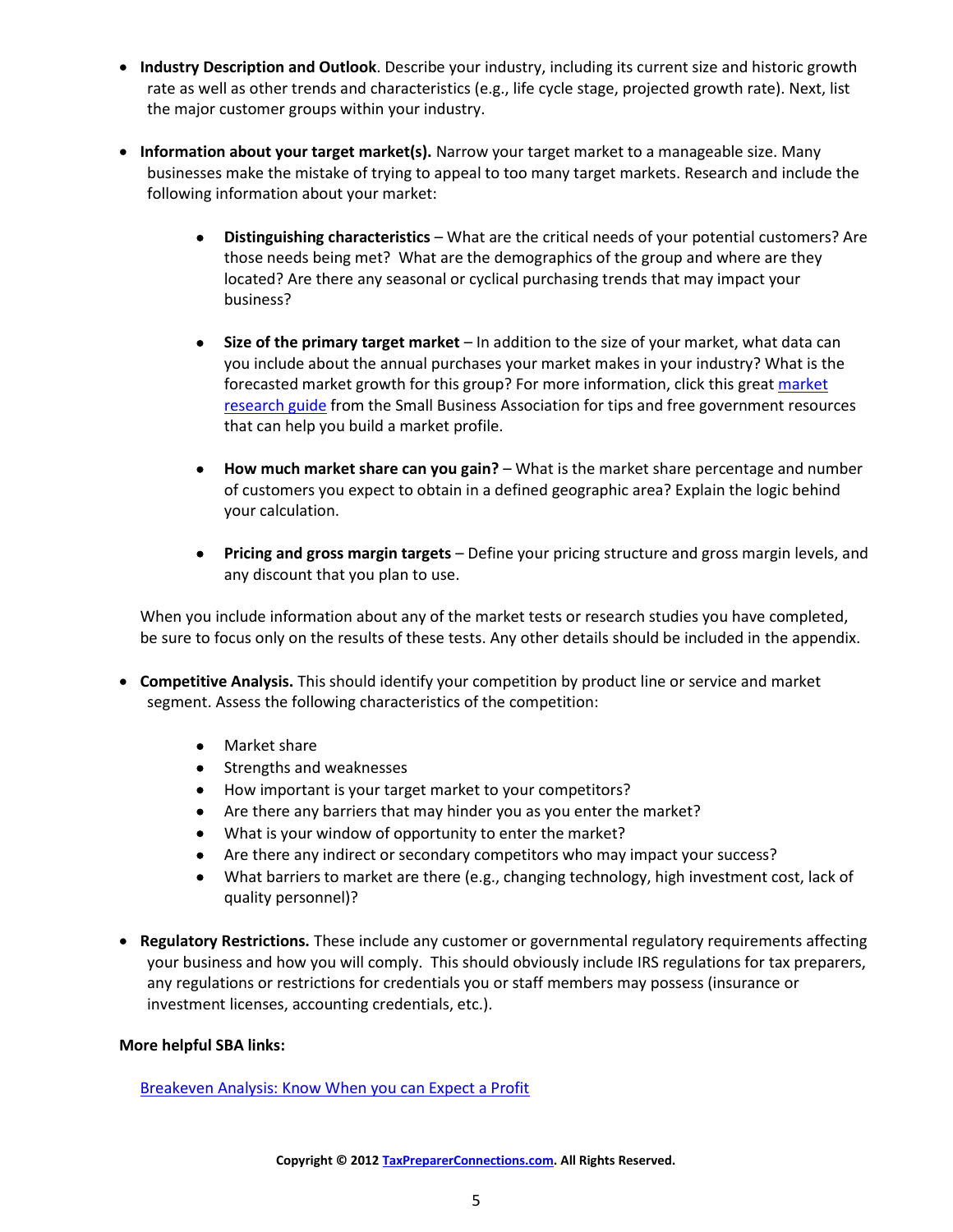#### [When, Why, and How to Calculate Potential Market](http://www.sba.gov/content/%E2%80%A2%09http:/community.sba.gov/community/blogs/guest-blogs/industry-word/when-why-and-how-calculate-potential-market)

[Conducting Market Research](http://www.sba.gov/content/conducting-market-research) – Includes tips and free government resources to help you build a profile of your target market.

**3. COMPANY DESCRIPTION.** The company description section of your business plan provides a high-level review of the different elements of your business. This is akin to an extended elevator pitch and can help readers and potential investors quickly understand the goal of your business and its unique proposition.

What to Include:

- The nature of your business and the marketplace needs that you are trying to satisfy.
- How your products and services meet these needs.
- Specific consumers, organizations or businesses that your company serves or will serve.
- Competitive advantages that you believe will make your business a success such as your location, expert personnel, efficient operations, or ability to bring value to your customers.

#### **Related Links:**

Why [Your Business Needs an Elevator Pitch \(and Tips on How to Target it to your Audience\)](http://www.sba.gov/community/blogs/community-blogs/small-business-matters/why-your-business-needs-elevator-pitch-and--0)

Stand Out from the Crowd - 7 Tips [for Creating a Marketing Message that Sticks](http://www.sba.gov/community/blogs/community-blogs/small-business-matters/stand-out-crowd-7-tips-creating-marketing-m-0)

- **4. ORGANIZATION AND MANAGEMENT.** This section should include:
	- **Organizational Structure.** A simple but effective way to lay out the structure of your company is to create an organizational chart with a narrative description. This will prove that you're leaving nothing to chance, you've thought out exactly who is doing what, and there is someone in charge of every function of your company. Nothing will fall through the cracks, and nothing will be done three or four times over. To a potential investor or employee, that is very important.
	- **Ownership Information.** This section should also include the legal structure of your business along with the subsequent ownership information it relates to. Have you incorporated your business? If so, is it a C or S corporation? Or perhaps you have formed a partnership with someone. If so, is it a general or limited partnership? Or maybe you are a sole proprietor.

Important ownership information that should be incorporated into your business plan includes names of owners; percentage ownership; extent of involvement with the company; forms of ownership (i.e., common stock, preferred stock, general partner, limited partner); outstanding equity equivalents (i.e., options, warrants, convertible debt), and common stock (i.e., authorized or issued)

- **Management Profiles.** One of the strongest factors for success in any growth company is the ability and track record of its owner/management team, so let your reader know about the key people in your company and their backgrounds. Provide resumes that include the following information:
	- Name
	- Position (include brief position description along with primary duties)
	- Primary responsibilities and authority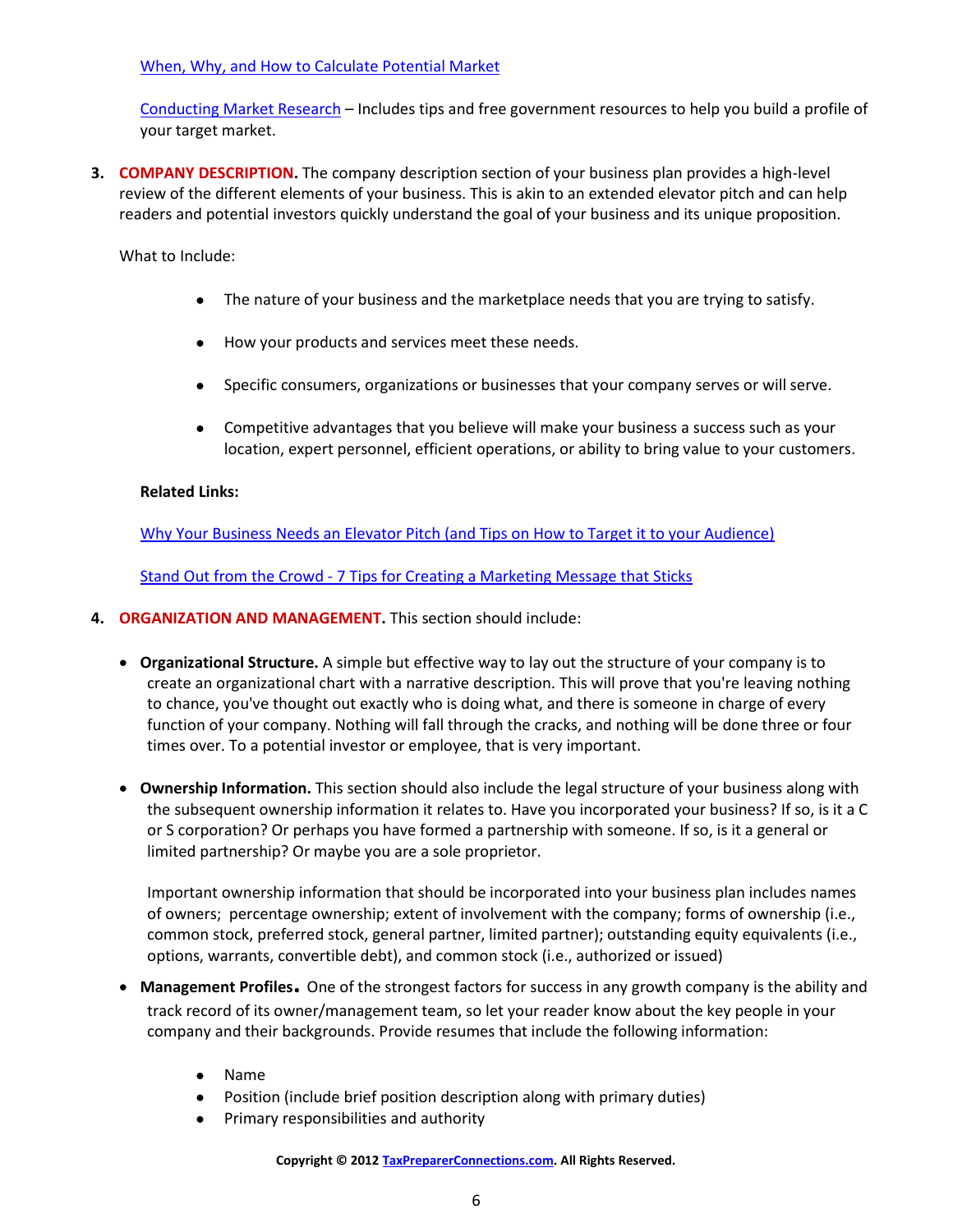- Education
- Unique experience and skills
- Prior employment
- Special skills
- Past track record
- Industry recognition
- Community involvement
- Number of years with company
- Compensation basis and levels (make sure these are reasonable -- not too high or too low)

Be sure you quantify achievements (e.g. "Managed a sales force of ten people," "Managed a department of fifteen people," "Increased revenue by 15 percent in the first six months," "Expanded the retail outlets at the rate of two each year," "Improved the customer service as rated by our customers from a 60 percent to a 90 percent rating").

Also highlight how the people surrounding you complement your own skills. If you're just starting out, show how each person's unique experience will contribute to the success of your venture.

 **Board of Directors' Qualifications.** The major benefit of an unpaid advisory board is that it can provide expertise that your company cannot otherwise afford. A list of well-known, successful business owners/managers can go a long way toward enhancing your company's credibility and perception of management expertise.

If you have a board of directors, be sure to gather the following information when developing the outline for your business plan:

- Names
- Positions on the board
- Extent of involvement with company
- Background
- Historical and future contribution to the company's success
- **5. MARKETING AND SALES MANAGEMENT.** Marketing is the process of creating customers, and customers are the lifeblood of your business. In this section, the first thing you want to do is define your marketing strategy. There is no single way to approach a marketing strategy; your strategy should be part of an ongoing business-evaluation process and unique to your company. However, there are common steps you can follow which will help you think through the direction and tactics you would like to use to drive sales and sustain customer loyalty.
	- An **overall marketing strategy** should include four different strategies:
		- **-** A market penetration strategy.
		- **-** A growth strategy. This strategy for building your business might include: an internal strategy such as how to increase your human resources, an acquisition strategy such as buying another business, a franchise strategy for branching out, a horizontal strategy where you would provide the same type of products to different users, or a vertical strategy where you would continue providing the same products but would offer them at different levels of the distribution chain.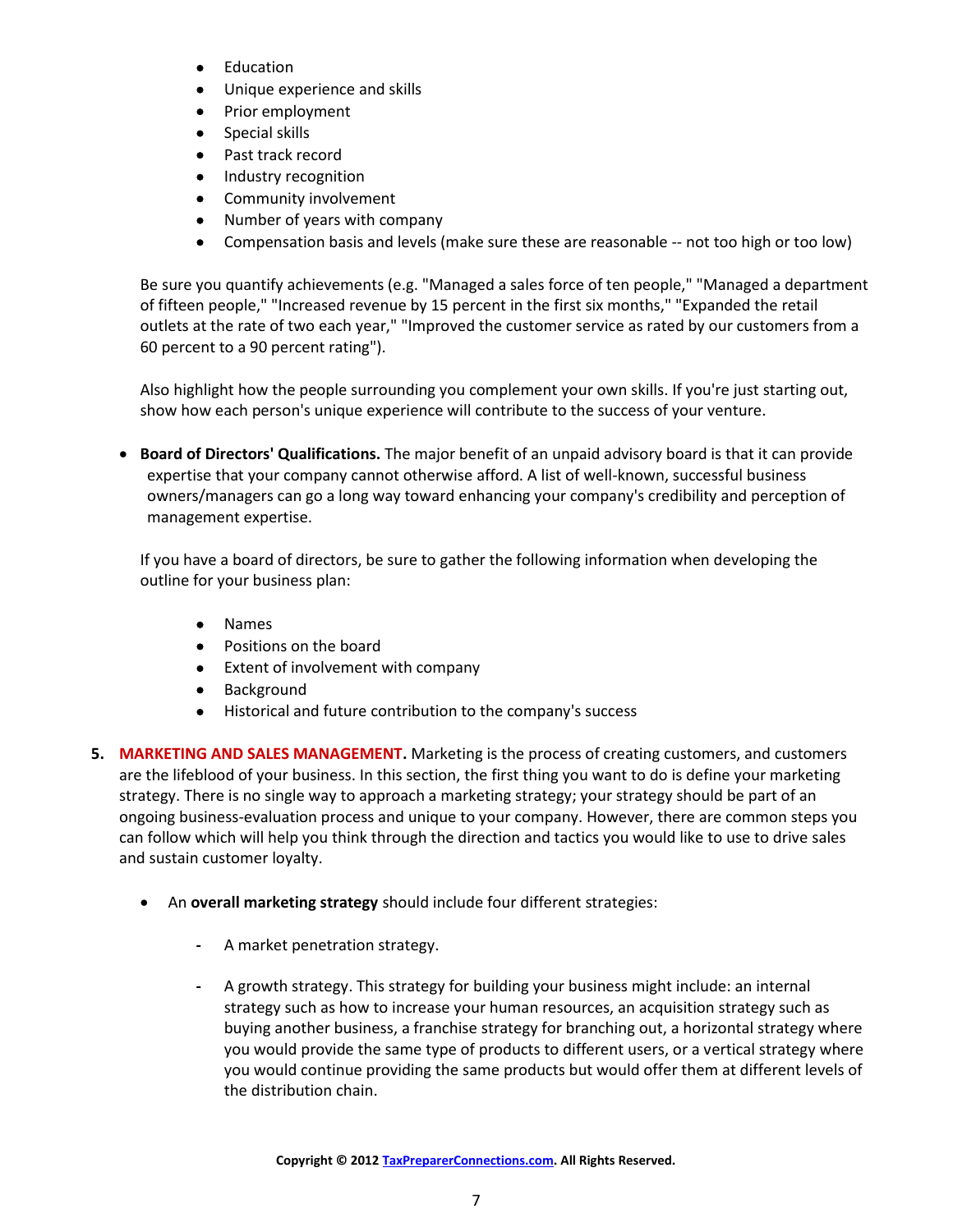- **-** Channels of distribution strategy. Choices for distribution channels could include original equipment manufacturers (OEMs), an internal sales force, distributors, or retailers.
- **-** Communication strategy. How are you going to reach your customers? Usually a combination of the following tactics works the best: promotions, advertising, public relations, personal selling, and printed materials such as brochures, catalogs, flyers, etc.
- Your **overall sales strategy** should include two primary elements:
	- **-** A sales force strategy. If you are going to have a sales force, do you plan to use internal or independent representatives? How many salespeople will you recruit for your sales force? What type of recruitment strategies will you use? How will you train your sales force? What about compensation for your sales force?
	- **-** Your sales activities. When you are defining your sales strategy, it is important that you break it down into activities. For instance, you need to identify your prospects. Once you have made a list of prospects, you need to prioritize the contacts, selecting the leads with the highest potential to buy first. Next, identify the number of sales calls you will make over a certain period of time. From there, you need to determine the average number of sales calls you will need to make per sale, the average dollar size per sale, and the average dollar.
- **6. SERVICE OR PRODUCT LINE.** Describe your service and/or product, emphasizing the benefits to potential and current customers. Focus on why your particular product will fill a need for your target customers.

What to Include in Your Service or Product Line Section:

- **Description of Your Product/Service.** Include information about the specific benefits of your product or service – from your customers' perspective. You should also talk about your product or service's ability to meet consumer needs, any advantages your product has over that of the competition, and the current development stage your product is in (e.g., idea, prototype).
- **Details About Your Product's Life Cycle.** Be sure to include information about where your product or service is in its life cycle, as well as any factors that may influence its cycle in the future.
- **Intellectual Property.** If you have any existing, pending, or any anticipated copyright or patent [filings,](http://www.sba.gov/content/patents-trademarks-copyright) list them here. Also disclose whether any key aspects of a product may be classified as trade secrets. Last, include any information pertaining to existing legal agreements, such as nondisclosure or non-compete agreements.
- **Research and Development (R&D) Activities.** Outline any R&D activities that you are involved in or are planning. What results of future R&D activities do you expect? Be sure to analyze the R&D efforts of not only your own business, but also of others in your industry.
- **7. FUNDING REQUEST.** If you are seeking funding for your business venture, use this section to outline your requirements. Your funding request should include the following information:
	- Your current funding requirement.
	- Any future funding requirements over the next five years.
	- How you intend to use the funds you receive: Is the funding request for capital expenditures? Working capital? Debt retirement? Acquisitions? Whatever it is, be sure to list it in this section.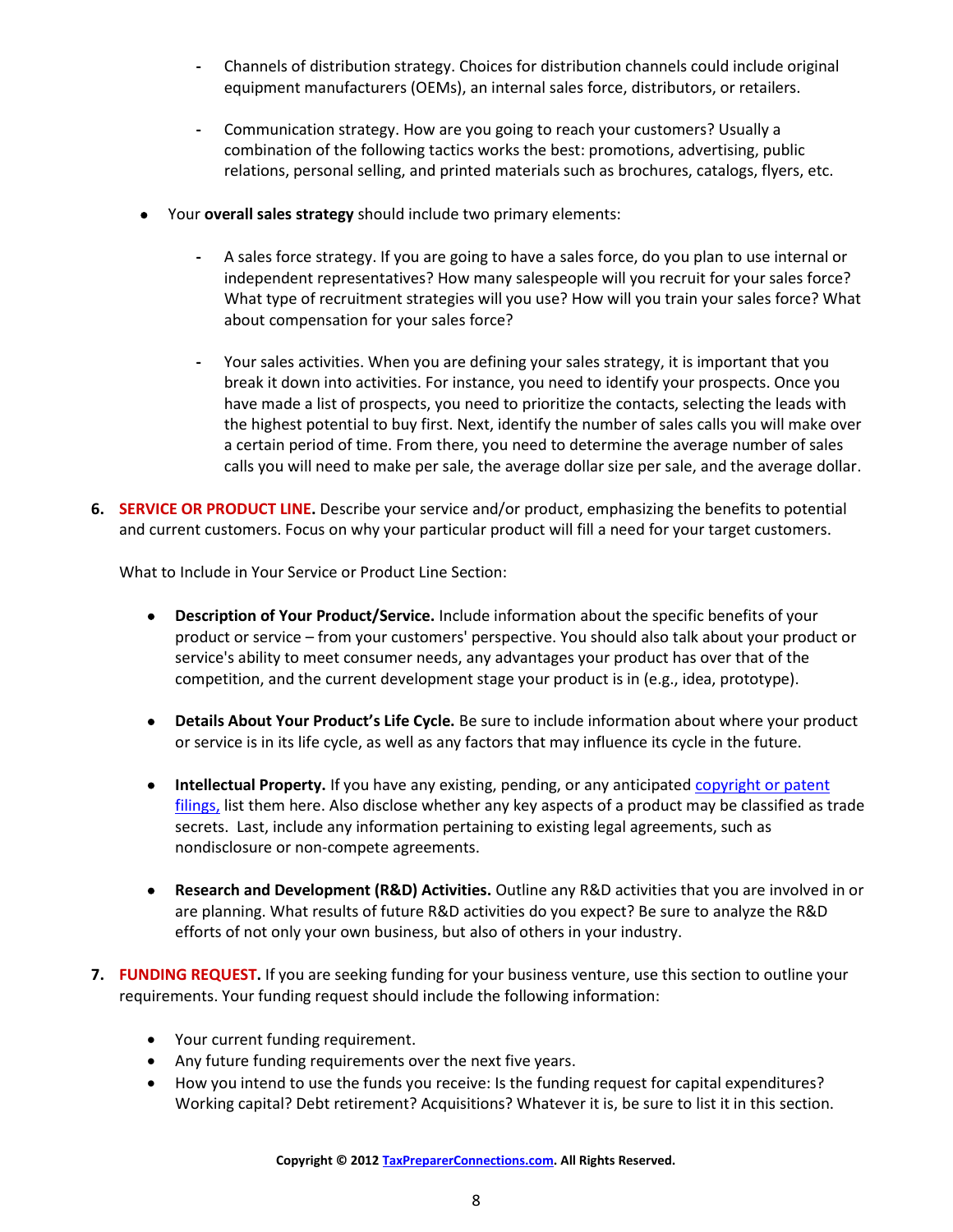Any strategic financial situational plans for the future, such as: a buyout, being acquired, debt repayment plan, or selling your business. These areas are extremely important to a future creditor, since they will directly impact your ability to repay your loan(s).

When you are outlining your funding requirements, include the amount you want now and the amount you want in the future. Also include the time period that each request will cover, the type of funding you would like to have (e.g., equity, debt), and the terms that you would like to have applied. To support your funding request you'll also need to provide [historical and prospective financial information.](http://www.sba.gov/content/financials)

- **8. FINANCIAL PROJECTIONS.** The company financials should be developed after you've analyzed the market and set clear objectives. That's when you can allocate resources efficiently. The following is a list of the critical financial statements to include in your business plan packet.
	- **Historical Financial Data.** If you own an established business, you will be requested to supply historical data related to your company's performance. Most creditors request data for the last three to five years, depending on the length of time you have been in business.

The historical financial data you would want to include would be your company's income statements, balance sheets, and cash flow statements for each year you have been in business (usually for up to three to five years). Often creditors are also interested in any collateral that you may have that could be used to ensure your loan, regardless of the stage of your business.

 **Prospective Financial Data.** All businesses, whether startup or growing, will be required to supply prospective financial data. Most of the time, creditors will want to see what you expect your company to be able to do within the next five years. Each year's documents should include forecasted income statements, balance sheets, cash flow statements, and capital expenditure budgets. For the first year, you should supply monthly or quarterly projections. After that, you can stretch it to quarterly and/or yearly projections for years two through five.

Make sure that your projections match your funding requests; creditors will be on the lookout for inconsistencies. It's much better if you catch mistakes before they do. If you have made assumptions in your projections, be sure to summarize what you have assumed. This way, the reader will not be left guessing.

Finally, include a short analysis of your financial information. Include a ratio and trend analysis for all of your financial statements (both historical and prospective). Since pictures speak louder than words, you may want to add graphs of your trend analysis (especially if they are positive).

#### **MORE HELPFUL INFORMATION LINKS:**

- [Where do I get "start-up" money?](http://www.sba.gov/content/where-do-i-get-start-money)
- [Finding a Niche: Make Your Business Plan Stand Out](http://www.sba.gov/content/finding-niche-make-your-business-plan-stand-out)
- **[Guide For Writing a Business Plan](http://www.sba.gov/content/templates-writing-business-plan)**
- [Additional Resources](http://www.sba.gov/content/why-do-you-need-one)

## **#3 – Image Branding and Marketing Strategies**

One of the biggest challenges small businesses face in today's economy is branding their image and how much to invest in marketing. The recent economic recession has forced businesses, families, and individuals to cut expense, and those cuts have often negatively impacted what is invested.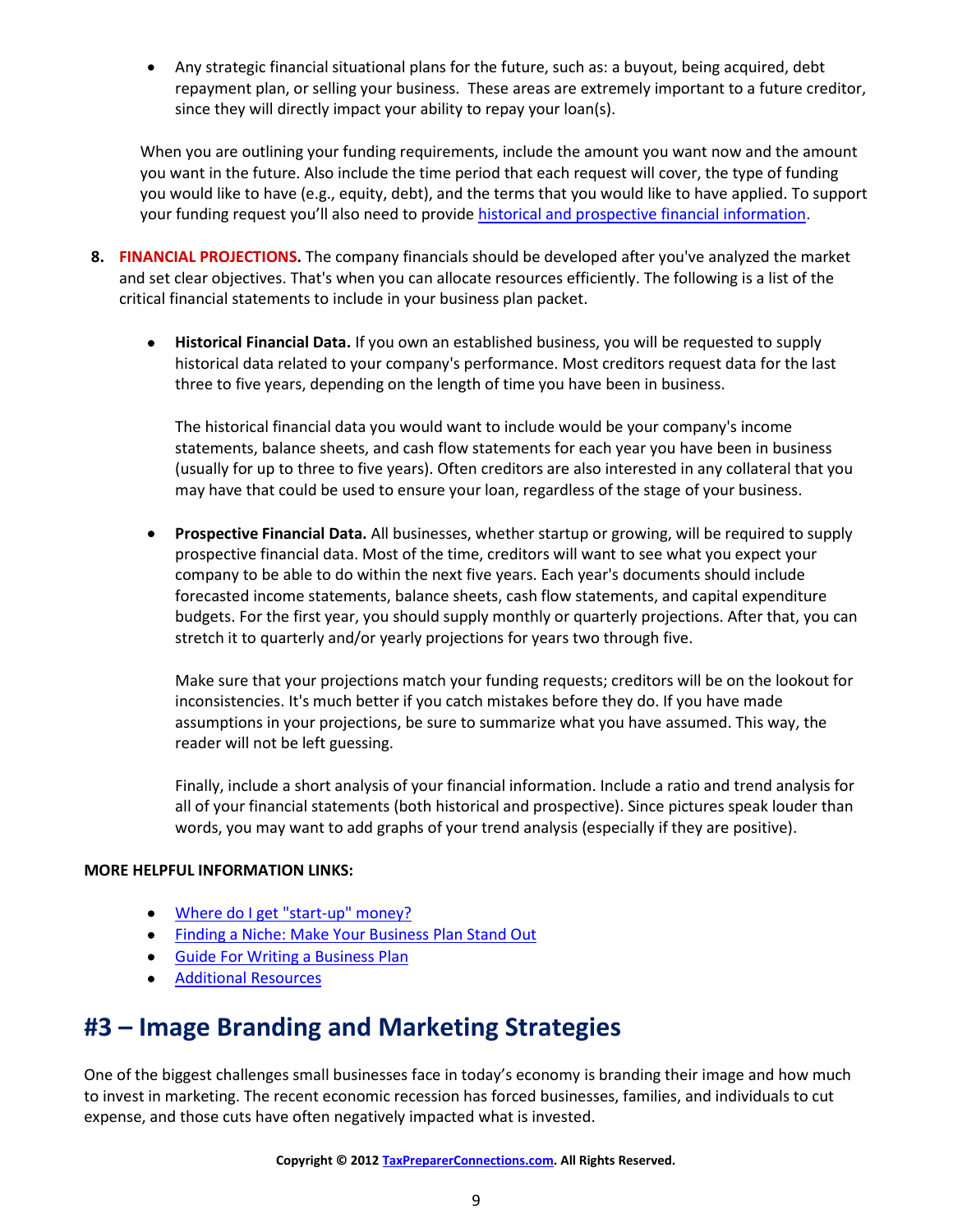First, it is important to understand that marketing is multi-faceted. It includes important functions like image creation and maintenance, public relations and community outreach, and advertising. For the small or sole practitioner firm, it can be a daunting challenge to sustain efforts in these areas. The goal of this section is to show you how you can efficiently set up your marketing program and how you can sustain consistency so it produces ongoing positive results.

### **PERSONAL AND OFFICE APPEARANCE**

Don't be mistaken, for small firms the company image begins with the owner. You literally create the company brand through "appearances." I've read plenty and heard countless presentations on "success" philosophies. I'm also very keen to the diverse clientele that tax preparers service and the need to dress and present an office according to that client market.

So here are some rules I think you should follow in presentation:

- 1. You should always be clean and have fresh breath. When I socialize outside the accounting and tax realm and bring up tax preparers, you would be amazed at the stereotypes people paint. Terms like "scruffy," "unkept," and " ripe" are often bandied about. In effect, people stereotype you before they even meet you, so it is important to make that first impression tear down those images.
- 2. Your hair should always be cut or styled, and it should be combed or set so people can see your eyes. A hairstyle that hinders eye contact makes a client or prospect think you are hiding something. A hairstyle that distracts (pulling it out of the eyes, fluffing, etc.) can, at worst, antagonize and, at least, distract.
- 3. Your clothing should look new (nothing faded or old-looking, no thread-bare areas, etc.). It should always be wrinkle and stain-free, and you should look neat and comfortable wearing it. Projecting a neat appearance tells the client or prospect that you have pride and expectations – two qualities they will admire and embrace.
- 4. Your lobby or greeting area should be bright, vibrant, neat and clean. Stay away from dark wall colors, brooding artwork, and worn furniture (unless you are displaying an antique or family heirloom that can spark conversation). Have only select reading materials available and be sure they are current. Having lots of reading material and/or dated material sends a subliminal message that one will be waiting a long time to see you. Soft, background music is also a nice touch to help emit a tranquil environment. Finally, be sure baseboards, window sills, and ceiling corners are consistently dusted. A gentle fragrance – one that doesn't overpower or seem to mask an odor – is also a great touch.
- 5. Your office should also be clean and neat. Files, especially client files, should never be viewable to a client, not just because of the new privacy laws but also because it tells the client you wouldn't protect

their privacy when other clients are in that office. Your office should be decorated to express your personal and business experiences, whether it displays products from a personal hobby or cultural interest or something you feel passionately about. Your professional certifications, memberships, or community-related accomplishments should be displayed in nice frames (not taped to a wall or pinned on a board) so it projects your pride and honor.

Remember, your office is not only a meeting place but also a work space. We all struggle at times to motivate, so anything you can include in your office to help energize you is important. One friend of mine displayed golf putters and a 1970's vintage ball return machine along a wall with a nicely-crafted sign that said "Deduction Assessment Department." You can just imagine the comments and conversations that "sprung" from that, as well as a few practice putts before and even during a meeting.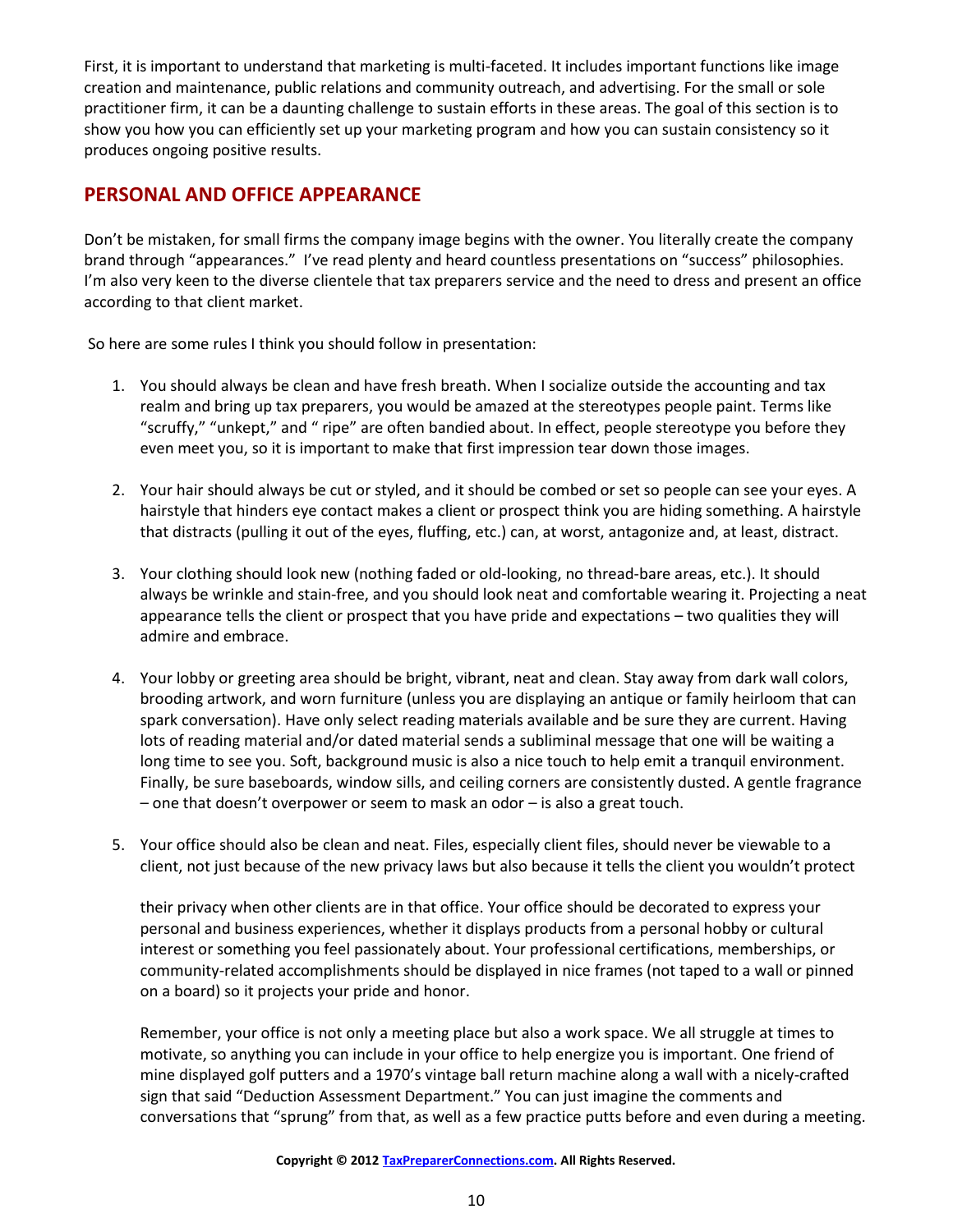### **PROJECTING YOUR BUSINESS IMAGE**

Your company image is also an extension of you, the owner, and it must project a message clients and prospects can easily understand. Image begins with your logo or identifying symbol. While many small firms don't have the money to invest in development of a logo and its branding on signage, letterhead, business cards, and communications pieces, you can still create one at little or no cost.

The typestyle you use for your company name could serve as your logo. Check out these and ask yourself what they project to you:

### Tax Preparer Connections

To me, this projects a boldness in pride and approach . . . self-confidence.

## *Tax Preparer Connections*

This projects a more creative and imaginative tone . . . a "free spirit" tone.

### Tax Preparer Connections

This rings "old school" with almost a typewriter or a Western Union wire feel to it.

## **Tax Preparer Connections**

This projects a clean, no nonsense image like "what you see is what you get."

## **Tax Preparer Connections**

This projects a formality that intimates order and adherence to the rules.

Can you picture the logos for Coca Cola, Hershey, Canon, CNN, and Sony? Their logo is simply their name.

**Now, consider the image when we add color, a simple visual, and a focused tagline:**



This template was created using images bought from online stock photo vendors for less than \$15. The typefaces came from our Microsoft Office word program. This can be used to create letterhead, return envelopes, business cards, informational brochures, and other pieces generated in-house from our Microsoft Office Suite of programs.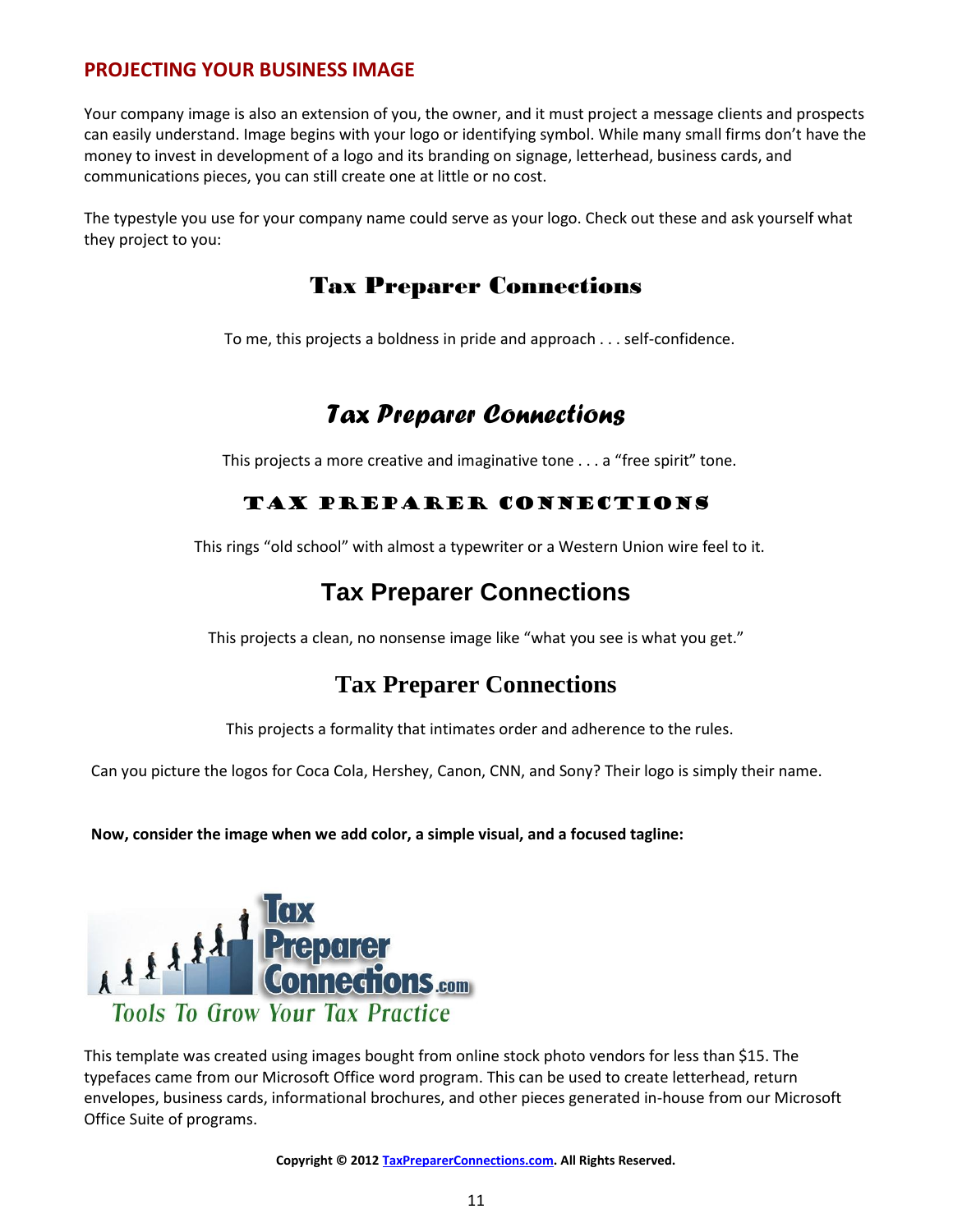So, whether you're on a shoestring budget or plan a substantial investment in your logo, create an image that positively projects you and your business since it will often be the first impression you make on potential clients.

### **LOW COST MARKETING OPPORTUNITIES**

Marketing is essentially "getting yourself out there." If you've taken the time to develop your business plan, you've identified the economic make-up of your community and the target markets within it. That information will be very helpful in developing your outreach plan. The best ways to reach out include:

- 1. Charitable contributions and participation. Every community has established and popular charitable activities, and those charities often welcome financial advisory help as well as volunteerism. As a word of caution, be very careful when you volunteer your professional services since "Murphy's Law" coupled with the opportunity to get costly services handled free of charge, can quickly consume your time. By carefully specifying the free service you can donate – tax management counseling, filing of the annual 990, etc. – you avoid a bad outcome.
- 2. Participation in annual local sports, civic, or cultural events like run-walk marathons, fundraisers, or festivals/fairs. Again, be specific in how you will participate.
- 3. Tax-oriented presentations before professional, civic, and education groups. Never undersell the value of your expertise, especially when current events impact it. Congress, state legislatures, and local councils are always proposing tax changes and they do a very poor job of communicating them. An independent "tax expert" can provide objective insight into the impact such proposals can have on taxpayers and businesses, and believe me, organizations and networking groups are constantly looking for good speakers.
- 4. Periodic articles for your local daily and weekly newspapers, shopping guides, and magazines. If you're already committing to making presentations before local groups, you have the material for 250 to 500 word articles. The outline of your speech can easily become the outline for an article. A great rule to follow for both presentations and articles is "tax planning and management issues in the summer and fall, and tax reporting issues for winter and early spring."
- 5. Volunteerism at your local economic development and/or business career center, community college, or business school as a mentor for aspiring entrepreneurs. Again, be specific in saying you want to advise entrepreneurs to insure you network with potential clients.
- 6. Client "Bring-a-Friend" mixers. If you have an established clientele and can afford the \$500 to \$1,000 investment, you should consider a mixer that offers your clients an incentive to attend AND bring a friend (potential client). Anchor the event with a presentation you make or, if you have the connections, a presentation by a specialty expert (long term care, investment/retirement management, healthcare considerations, etc.). Also consider offering each client who brings a friend a nominal discount on their next appointment.

Schedule the mixer either in the mid-afternoon or early morning so you avoid having to serve a meal and can offer less-costly snack items and beverages. An early morning (9 a.m.) or mid-afternoon (3 p.m.) function often works best since it doesn't sap the workday or conflict with family functions. Be sure you have staff or a friend at the entrance to register people. They should have a pre-registration guest list with each person's contact information (including e-mail address) and a sign-up sheet seeking the same information for any friends your clients may bring. If possible, seat people at tables so they can lay out materials and their food and drink. Name tents at each place setting are nice because you can match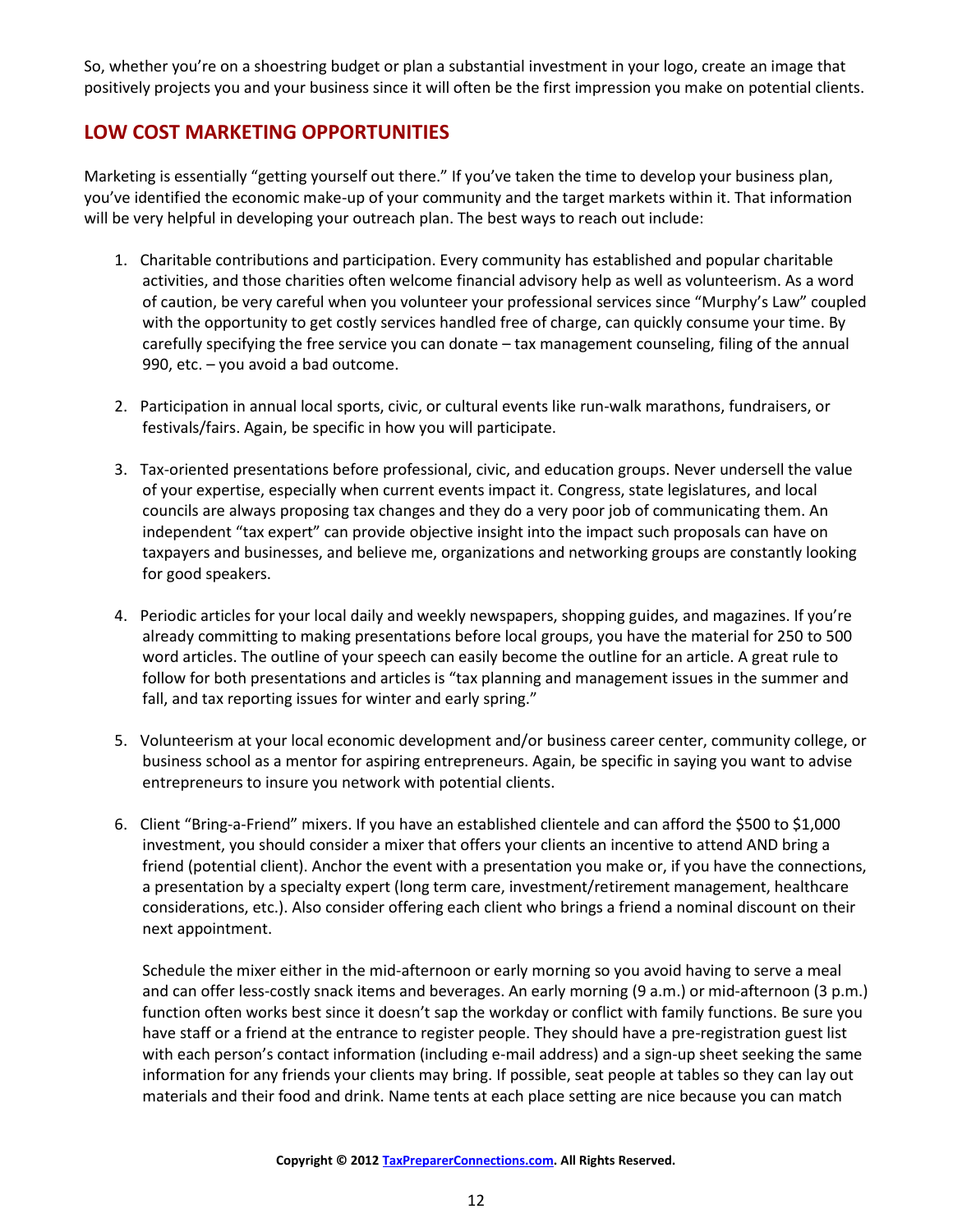people up based on similar interests (your hostess can use a seating chart to direct people as they register or you can use it like a game like "find your name tent").

You should devote yourself to meeting and greeting your guests, providing the handout materials (along with your business card), and making introductions to allow your guests to expand their networking. Above all, stick to the advertised schedule. Your guests will appreciate it since it won't screw up their schedules, and they'll be more receptive to attending again in the future.

### **#4 – Providing Excellent Customer Service**

### *Excellent Customer Service Can Make You Stand Out*

Let's face it, without the customer, there would be no business. And when you look at two businesses that offer similar services, what drives customers to one over the other?

Sometimes it is price, but more often than not, especially when it comes to something like getting their taxes done, it is the service they receive.

If a customer feels like you are giving them personal attention to their financial situation, asking them questions, and listening to them, they will feel special. Sure, they can go down the street and get the same service cheaper, but would it really be the same service?

Here are some keys to excellent customer service that can set you apart from the competition:

**Be a good listener.** Take the time to identify your customer's needs by asking questions and concentrating on what your customer is really saying. Listen to their words, tone of voice, body language, and most importantly, how they feel. Beware of making assumptions - thinking you intuitively know what they want. Do you know what three things are most important to your customer?

And as you listen to your customer, you can actually open up other revenue streams by accommodating their other needs above and beyond completing their taxes. But more on that later.

**Be a clear communicator**. Most misunderstandings are from lack of communication. Whether it is your staff or your employees, be sure you are clear in what you are going to do and what you expect them to do. A great way to do this with customers is by using **Engagement Letters**.

An engagement letter lays out specifically what you will be doing for the client and what you expect to be paid for those services. Tax Preparer Connections Members have access to a variety of sample engagement letters in the member only section of [TaxPreparerConnections.com.](http://taxpreparerconnections.com/)

**Give more than expected.** This can go a long way to setting you apart from your competition.

Perhaps it is as simple as gourmet coffee and fresh cookies at the conference table to make them feel more comfortable at their appointment. Or maybe it is offering to do their teenager's 1040EZ for free.

Think hard about what you can offer your clients that they cannot get elsewhere.

You want to be sure their experience with you from the first phone call to the completed return and any possible follow up is a positive and pleasant experience. Yes, pleasant and paying taxes may be tough to put in one sentence, but you can achieve this with your customer.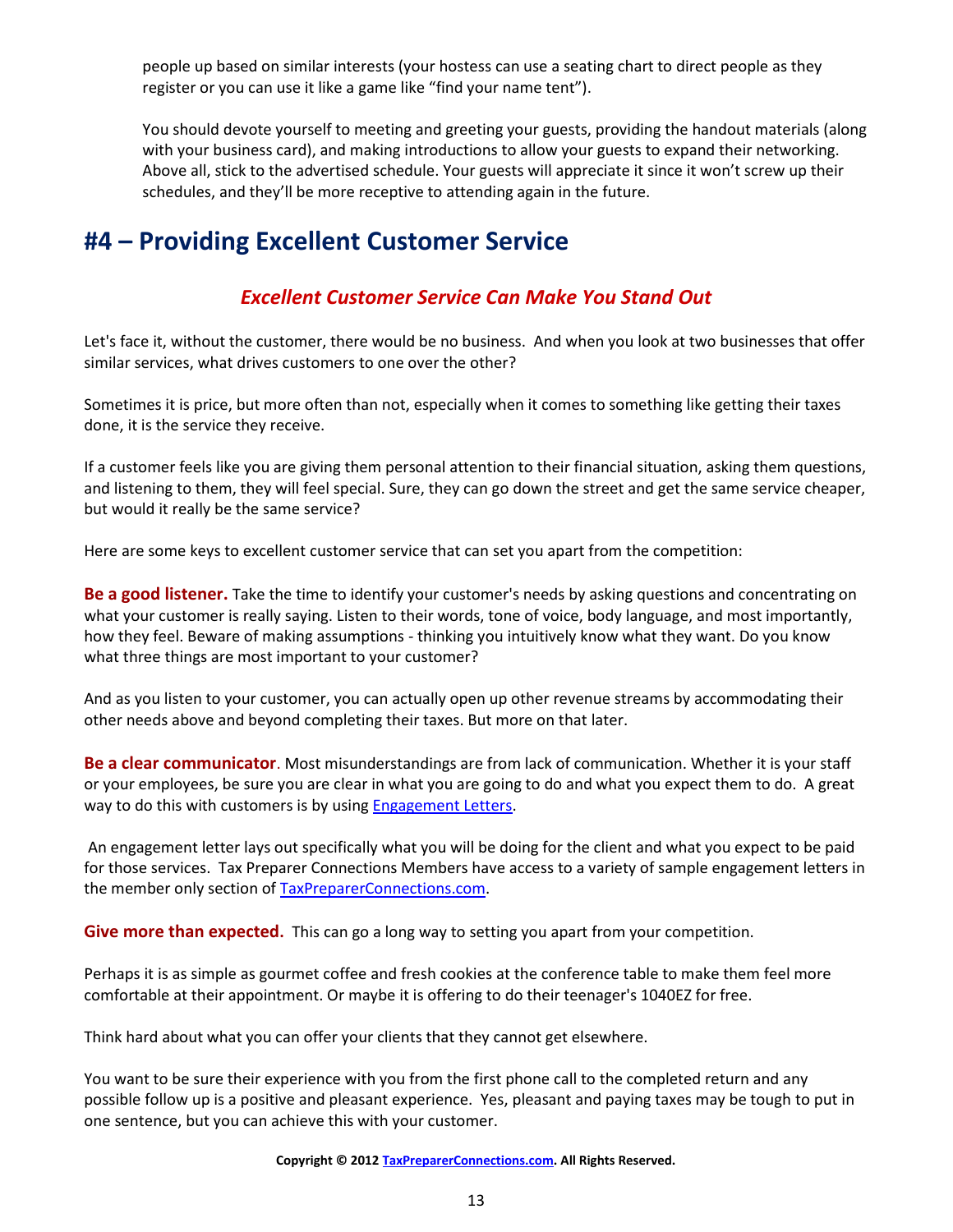**Treat your employees well.** If you want your customers to be treated well by your employees, you need to set the example by treating your employees well. It is just as important to gain their loyalty as it is your customers.

An employee is often the first voice and first face your clients will see, so make sure your employees are up to this vital contact. It's fairly simple:

- Remember to thank and make your employees feel appreciated (especially if it is your spouse or a relative helping);
- Get your team the proper training, whether this is something you do yourself or have someone else do. If you want things done a certain way, kindly let them know. This can save a lot of time and aggravation;
- Be sure they have the proper equipment. Budget equipment updates so everyone is running at peak efficiency. And, a lot can be said for a comfortable desk chair! It does not have to be expensive, but it has to be the proper fit, right?

One tax preparer friend always amazes me with the things he does to keep employees motivated and happy. During the hectic tax season, he has surprised employees with "chair messages" and free tanning packages from a local client; theme parties on Saturdays after work (Hawaiian Lei-awls, wine tasting, Cajun food, movie outings, etc.), and even a surprise visit from a comedian appearing at a local club. Needless to say, those employees are happy and productive during the most stressful time of the year (as well as watching for the next surprise!).

**Ask for feedback.** Always ask for and encourage feedback from your clients on your service. The best time to conduct a customer satisfaction survey is when the experience is fresh in their minds. So at the conclusion of your service to them, simply ask "How satisfied are you with the service you received?"

If you've gotten them a refund, or helped them save on the amount of taxes they had to pay, they will most likely give you a positive response. This is also a great time to ask them if they would be willing to refer you to someone and handing them a few of your business cards.

But don't just use this valuable feedback time as a moment to boost business. Most people, if they are unhappy or not, may not tell you that to your face. They just won't come back, and they certainly won't refer anyone. So you may want to follow up with a survey, either on paper or by email.

When you do get feedback, listen, be open, and then try to find a solution.

**Give Your Customer Attention All Year.** You have a unique business where you may only see your clients once a year. So it is important you give them some attention all year long, otherwise they can be easily swayed to go to another tax preparer. This is not hard to do. You can do it through direct mail, email or both.

It can be as simple as sending one short email each month with a tip on finances or taxes, or a monthly newsletter with many tax and personal tips for success. If you prefer to add some direct mail, you can create postcards or mail a newsletter to your clients.

And don't be afraid to get a little personal. Let them know you just got back from weekend or a vacation with your family, and that you really enjoyed spending some "down" time with your spouse and kids. Remind them to take time out, even if just for a few hours, and spend it with their loved ones.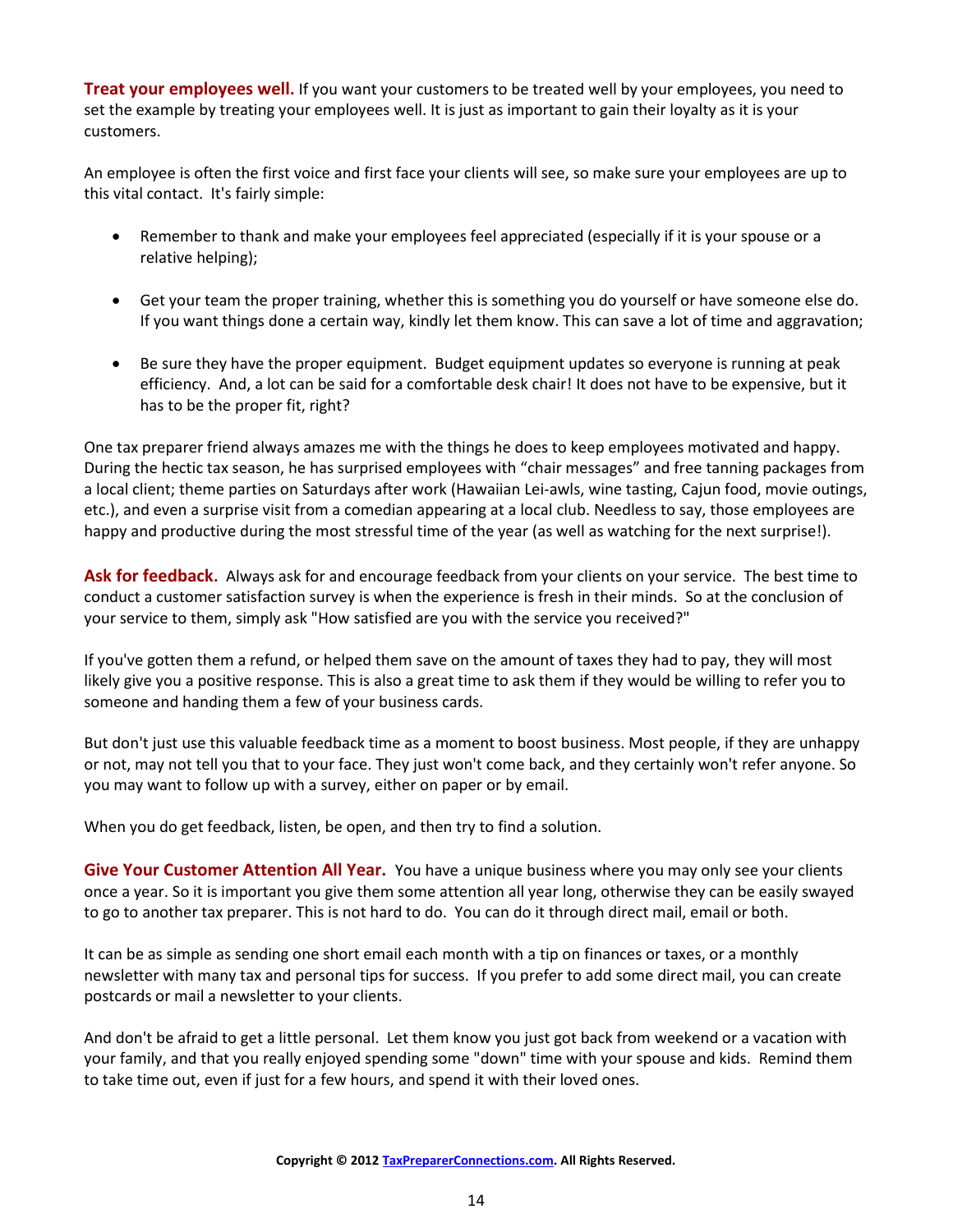If you just had a baby, or one just graduated, or celebrated some other milestone, let them know about that. You don't have to go in great detail, just a little so they feel like they are dealing with a person and not "a corporate entity".

Introduce your staff through some of your emails so when they call, they know who they are talking to.

Just be sure you are making contact throughout the year so when it comes to tax time, they won't hesitate to trust YOU with their most personal information.

Follow these guidelines and you will be well on your way to offering great customer service which will set you apart from your competitors. Never underestimate the importance of great customer service. This will build loyalty and referrals for your business.

## **# 5 – Managing Your Time**

### *Getting more done in the same 24 hours!*

Each day we all have the same amount of time to get things done—24 hours. Yet why is it that some people manage to accomplish so much more in those 24 hours than others?

When it comes to running your own accounting and/or tax practice, it is especially important that you maximize the use of your time because that has a huge impact on how much money your business will make.

Your basic goal is not to "manage time" but to get more done. Yes, we all have the same 24 hours, but how is it some people are able to get a lot more done than others?

Our fist thought is often, "well, I just need to manage my time better," and that is probably true. But it's more about coming up with a system to get things done in a timely manner.

When it comes to time management, we can spend more time working on systems to manage our time than actually getting anything done. Whether you are using a fancy color coded system on your iPad or a simple piece of paper and a pen, **it all comes down to creating an efficient "To Do" list and getting the things on the list DONE.** 

That's it. Sounds simple enough, doesn't it? Not quite. There are many ways to derail your "to do" list, so here are some keys to staying focused and being productive:

#### **Create Multiple Lists**

Not to overwhelm you with more tasks, but the first thing you have to do is create a variety of lists. Look, if you make one "to do" list with "complete project x" on it, that is not going to be helpful. "Project x" probably has 10 to 15 various steps to it before it is completed. Instead of having one super-long, super-scattered list, it's much more powerful to have several lists that you refer to for different reasons.

Here are some lists you might find useful:

**1. Daily "to-do" list.** This is the "worker bee" of your lists. It covers the top tasks you aim to complete each day, and is ranked in order of priority. **The daily list chunks down your project or monthly goals list so you can get things done.**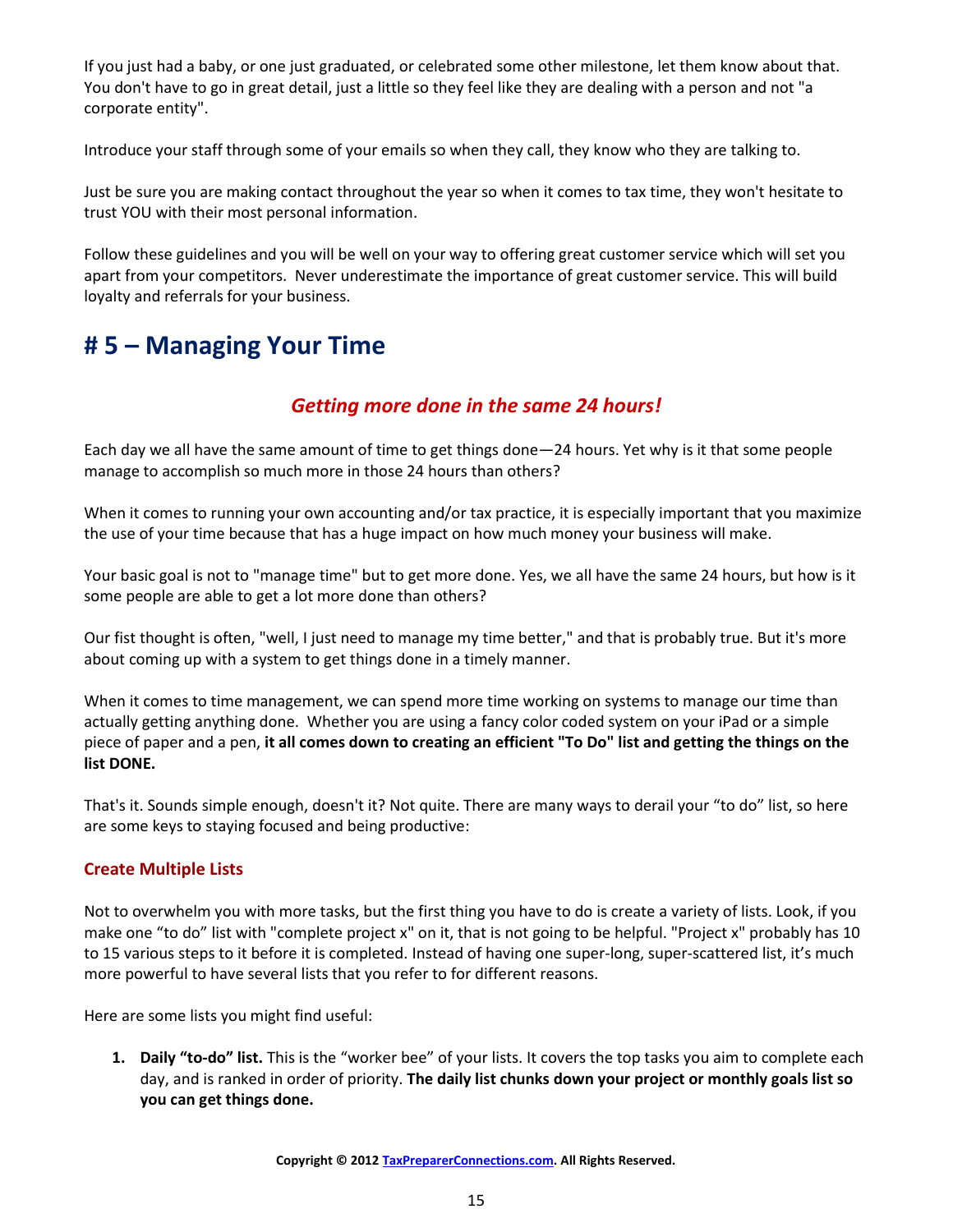- 2. Project lists. If you have ongoing personal or business projects, project lists and timelines are invaluable. You can sketch out the entire project from start to finish and move the next item on the list to your daily list. (Note: Some people prefer "mind maps" or calendar-type schedules instead of straight lists. (See link below for more details.)
- 3. **Annual goals list.** On an annual basis, take time to review your long-term goals in every area of your life. This will drive your priorities and daily "to-dos."
- 4. **Monthly goals list.** Break your annual goals down to monthly goals and keep track of them here. Review these on . . . you guessed it . . . a monthly basis.
- 5. **Personal goals list.** While it isn't necessary, you may want to separate your personal goals (health, relationship, spirituality, etc.) from business goals and keep track of those objectives on a separate list.
- 6. **"Bucket" list.** Bucket lists have become all the rage, since the movie by the same name with Morgan Freeman and Jack Nicholson hit the screens a few years back. Keeping a running list of lifetime goals can be a fun and inspirational way to channel your energy.

But a Bucket List can also be a great way to set in motion the ability to achieve those big goals you dream about. For example, if you are a staff of 1 and would like to see your business grow to 20 staff members and a second location, put that goal on your list! When you write it down, you have a much better chance of achieving it because you begin the steps of moving towards that goal.

The number and kind of lists you keep current is entirely a personal preference. The advantage of having more than one list is that you can quickly get a snapshot of where you are on any given project or area of your life. The downside is, of course, that it takes time to manage and review these various documents. You may discover you like to keep your daily "to do" list in a small spiral notebook you can tuck into your pocket or handbag, while the longer-term lists work best in a dedicated binder or computer file. I like using 3"x5" cards for my daily tasks. I write one each day with 6 tasks I plan to accomplish that day.

A little experimentation will help you figure out what types of lists work best for you.

#### **Prioritize Your Lists**

Even if you successfully get into the habit of limiting yourself to 6 to 10 items in your daily to-do list, you're probably going to run into some obstacles along the way. For one, you may find that the same few tasks seem to get forwarded on from day to day, never quite getting finished. You also might discover that you spend the bulk of your productive time on the easiest tasks on your list, leaving the tougher (and often more important) items for last.

Human nature being what it is, it's common to start with the easy stuff and avoid what we don't really want to do. This tendency can be especially true if you're self-employed and setting your own goals and job responsibilities (funny how that works!).

Brian Tracy wrote a great book called ["Eat That Frog"](file:///D:/HBGI/TaxProSite/Give%20Aways%20and%20Downloads/CustomerServiceeCourse/a%20target=%22_blank%22%20href=%22http:/www.amazon.com/mn/search/%3f_encoding=UTF8&tag=taxprepconn-20&linkCode=ur2&camp=1789&creative=390957&field-keywords=eat%20that%20frog%20brian%20tracy&url=search-alias=stripbooks&sprefix=eat%20that%20frog,stripbooks,220%22). I highly recommend it. He talks a lot about prioritizing and how we often take a look at a list and do the "quick and easy" things first. It makes us feel productive because we have just fired off five or six things fairly fast.

But actually you are not being productive. Instead you should look at your list and consider which item will bring you in the most profit. Often that is your "ugliest frog" and often the item that will take the most effort.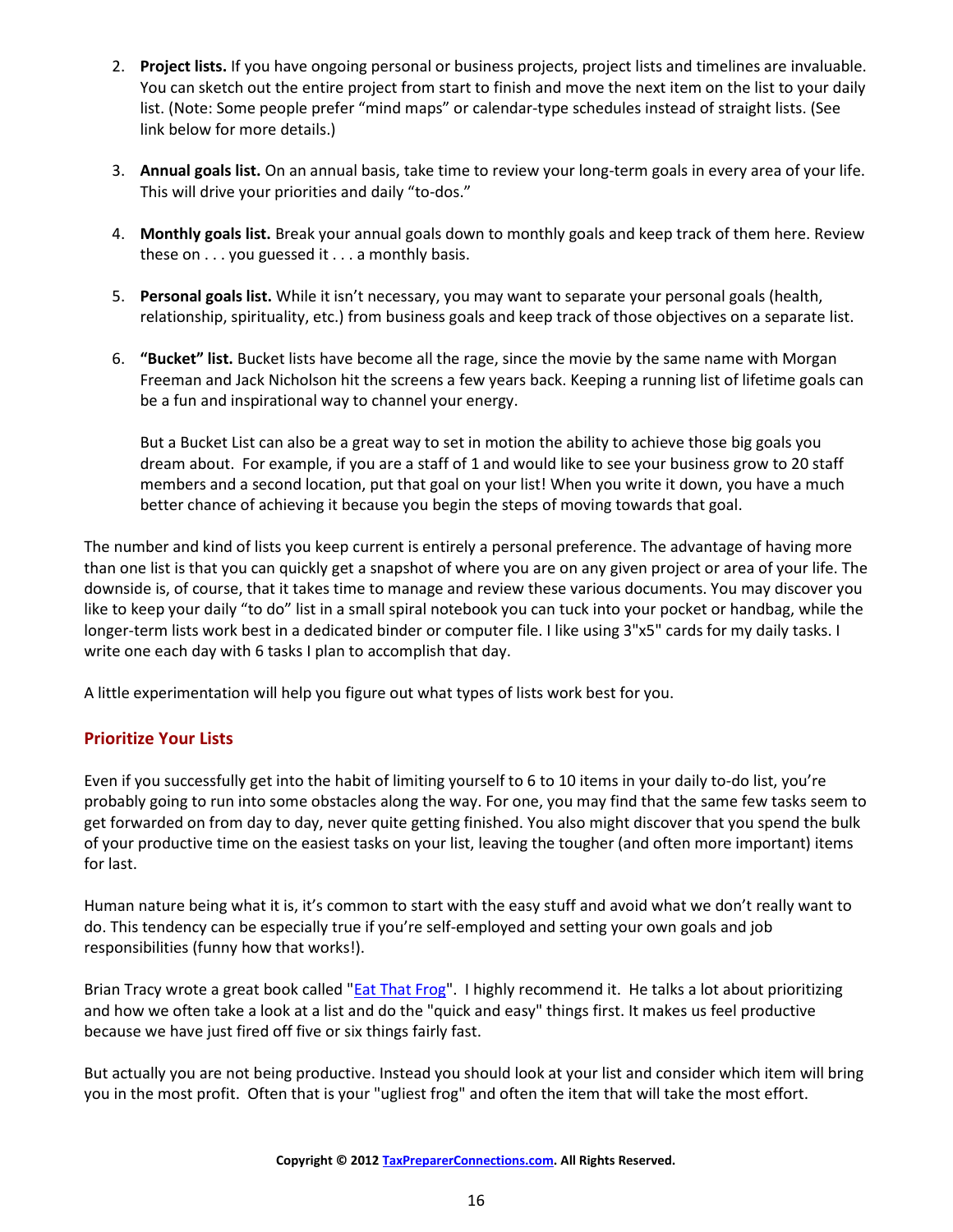His theory is, if you "eat" your ugliest frog first thing every morning, you will find yourself far more productive. It works! It's also fun to look at your list and pick out your "ugly frog".

#### **Getting Time to Get the Work Done**

Making all of these lists is great, but how do you actually get the work done?

First, STOP CHECKING YOUR EMAIL! This can be the one thing that ruins any plans you have to tackle your list.

I know I've been guilty of this. I will stop in the middle of a task to check my email and, of course, there is an email I feel compelled to take care of immediately. So I stop and deal with the email issue, and when I get back to my original task, I have to take some time to figure out where I was to get my head back into it.

Do this 2 to 3 times every hour and nothing gets done! You do not need to check your email that often! For the most part, whatever is in there can wait an hour or more. And seriously, if it is an emergency, they will call.

Instead, set aside specific times throughout the day to check and answer email.

Designate some "do not disturb" time so you can focus on a task. One option is to set a timer for 50 minutes and focus on one thing for that time. When the timer goes off, spend the next 10 to 20 minutes doing something else, like returning a phone call or checking email. Then, if you need to, set the timer for another 50 minutes to work on a task, and so on.

#### **Don't Forget to Re-evaluate Your Lists**

It never hurts to go over your lists to re-prioritize and evaluate how you are going to get tasks completed.

Remember, you don't have to be the one to "do it all." You can also delegate some of this to staff people or contract with someone to handle some items. Yes, it costs money, but you have to consider how much your time is worth. Sometimes it makes much more sense to hire out or delegate tasks or even the whole project.

If you do have staff or contract with other people, a great way to keep track of everything is through a site called Trello.com. [Trello.com](http://trello.com/) is a very cool collaboration tool that organizes your projects into boards. In one glance, Trello tells you what's being worked on, who is working on what, and where something is in the process. **And best of all . . . IT IS FREE!**

Even if you are doing most of it yourself, Trello can keep you on track with your projects.

#### **Now Go Out There and Get Things Done!**

If you want your business to grow and thrive, you have to take the time to plan your "time." If you keep using this type of system, whether on an I-Pad or by pen and paper, you will find yourself being more organized and accomplishing more and more in that 24 hour day. Do this and you will see more success in your business.

## **#6 -- Getting Paid**

### *You did the work, now reap the rewards!*

One thing many tax preparers and other business owners dread is dealing with unpaid invoices and collecting money from customers. If you want to get paid for the work you do, here are some tips that can help you get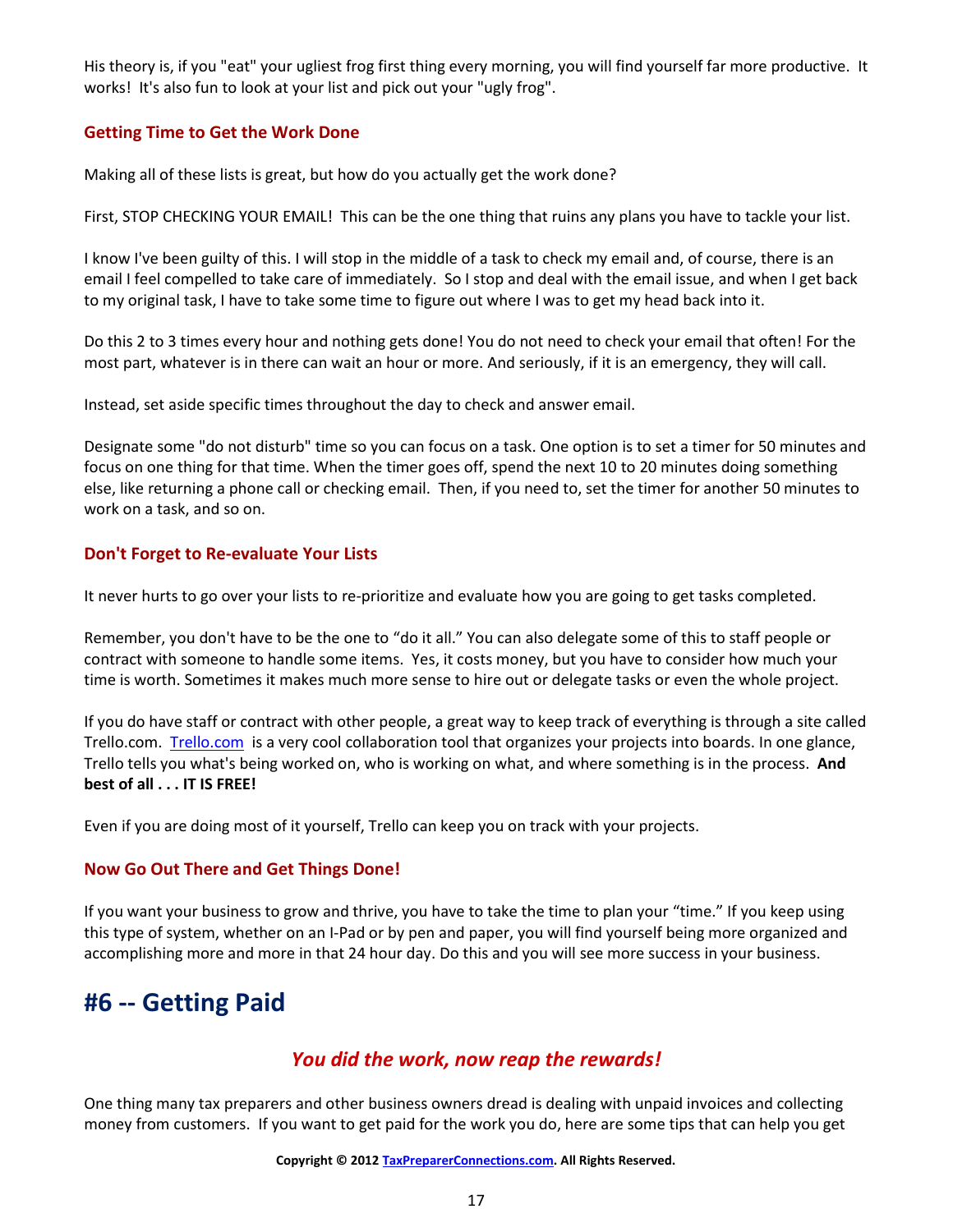paid quicker and even by those tough, slow paying clients.

- 1. **When you create an invoice put a due date prominently on it**. Many people put "net 14 days" or "net 30 days" on an invoice, but adding an actual date can be much more effective.
- 2. **Include the invoice with the tax return.** Don't mail out the invoice separately. Hand it to them with their copy of the return. You can put all the documents they gave you, a copy of the return, and the invoice in a folder with your business name on the front of the folder.
- 3. **Ask for payment up front** when you meet and collect their tax documents. One larger firm told us they do this for most of their clients. If you aren't comfortable with that, ask for a 50 percent deposit.
- 4. **Accept credit cards.** Accepting credit cards gives your clients another option to pay. Setting this up can be easy to do and does not have to be expensive. We use [MidWest Transaction Group.](http://taxpreparerconnections.com/lower-your-credit-card-fees/) They can quickly and easily get you set up and accepting credit cards. At Tax Preparer Connections, we get a discount on processing fees wit[h MidWest Transaction Group,](http://taxpreparerconnections.com/lower-your-credit-card-fees/) plus they do not charge for government-mandated PCI Compliance (an annual requirement). You can also check out your bank for credit card processing. No matter who you decide to use, be sure you are aware of all the fees involved, including fees for PCI Compliance. Remember, fees vary from provider to provider.
- 5. **Get permission to direct debit**. You would need them to sign an authorization agreement to do this, and you should check with your attorney for proper language to include on such a form. A firm we know gets permission to use the same account a refund is going into and submits the debit 30 days after e-filing.
- 6. **Send statements out each month.** Sending a statement each month gives you a chance to go over who owes your business money and how much. You can also decide if you need to take further action. For your customers, it is a good reminder that they owe you money.
- 7. **Send overdue accounts a "red invoice."** One tax preparer told me he sends out the same invoice only on red paper for those who have not paid. He is amazed at how many people not only pay, but call him up to apologize for being late.
- 8. **Call and talk to them.** Let them know you appreciate their business but you need to know when they will be paying this overdue invoice. Get them give you a specific date for your receiving payment. Always remember to follow the three F's: Be Friendly, Firm, and Focused. Never end a conversation without securing a commitment. Otherwise it is a failed phone call.
- 9. **You may want to offer a payment plan.** If they are using a credit card for the payment plan, you may want to consider charging extra to cover the expenses of extra credit card fees.
- 10. **You could file a claim in Small Claims Court.** You need to check into your location for details of the law and court requirements. One tax preparer told us he prefers to use this option over the more expensive option of a collections agency.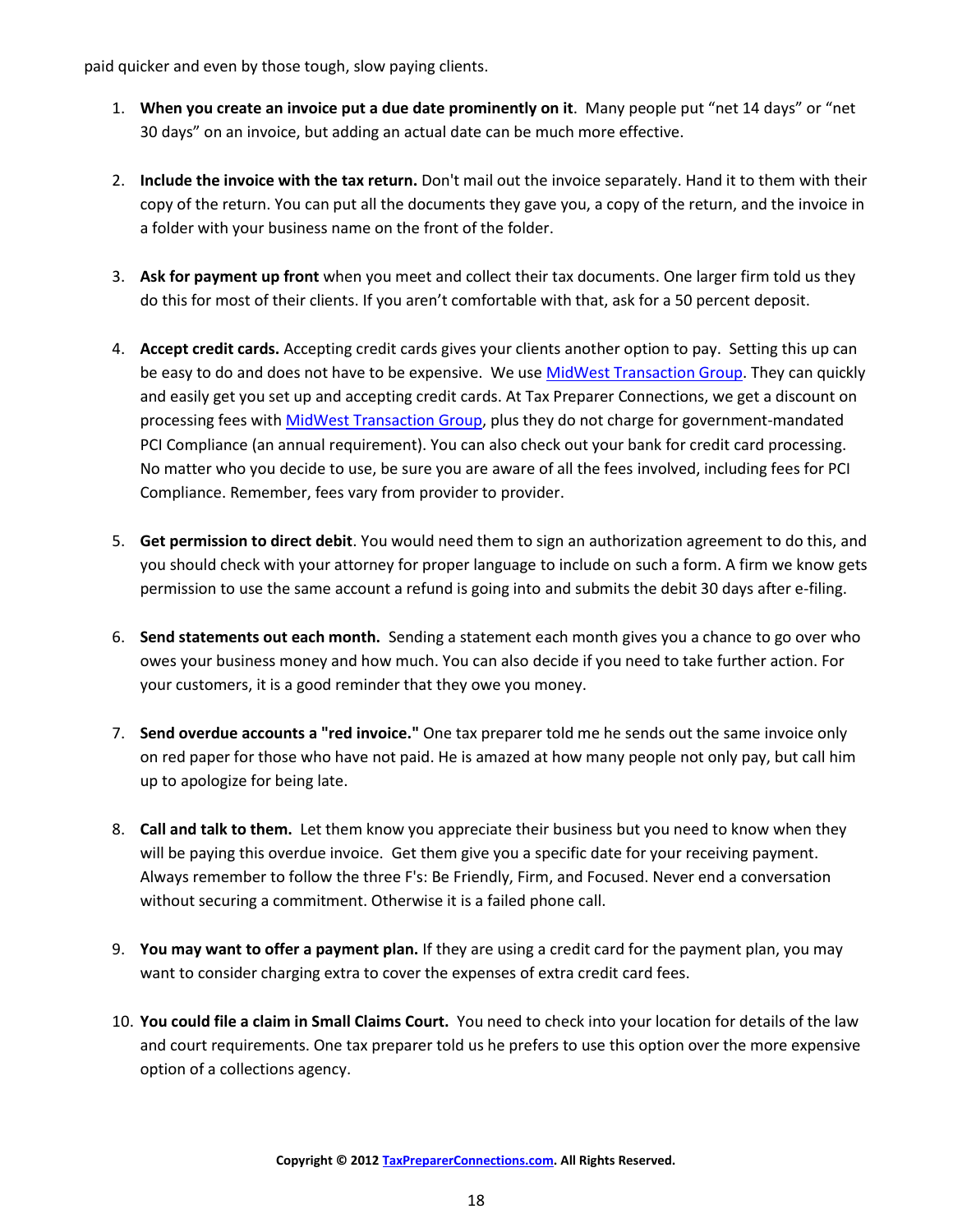- 11. **Have your attorney send a letter to your client.** Often if a client gets a such a letter, they will pay right away to avoid risking further litigation. But remember, this is an expensive option.
- 12. **Collections agency.** This, too, can be costly and should only be used as a last resort.

Lastly, keep in mind that sometimes you need to "fire" a client. If they are consistently difficult to collect payment from, consider letting that client know that you are no longer able to prepare their taxes. It saves continued aggravation and time . . . time you can use to secure a better client!

## **#7 – The Need to Diversify Your Services**

If you are a 1040-oriented tax practice, it is important that you understand that you are competing in a commodity-based market where there is little, if any differentiation between firms. You must also compete against the national tax preparation franchises and the fast-growing online 1040 preparation services.

### **Don't be fooled or become complacent because your clients are being solicited at least once a month by your competitors!**

One viable solution to separating yourself from your competitors is to diversify the services you offer. Here are four service areas you could quickly expand into from your 1040 business:

- 1. **Business tax preparation.** If you prepare federal 1040s with schedules, you are already dabbling in business tax preparation. If you're non-credentialed and have to earn an IRS-recognized credential to retain your preparer privileges, give serious consideration to taking the Enrolled Agent examination since it extensively covers preparation of 1120 and 1065 returns. Many 1040-only preparers who have used the **[Fast Forward Academy EA Homestudy Course](http://fastforwardacademy.com/TPC)** have added business tax preparation to their service list because they gained so much knowledge and confidence from the business tax section of the guide. It is a natural transition for the experienced tax preparer, and it opens the door to more businessrelated services you can offer as you begin developing a business clientele.
- 2. **Payroll tax filings** (not processing). At several 1040 tax seminars last fall, surveys revealed that payroll tax reporting was fast surpassing write-up as the fastest-growing service within accounting and tax firms. Many surveyed commented that small businesses don't want the hassle of filing the 940 and 941 returns, and it takes minimal time for preparers to master that job. The secret, they say, is to duplicate it with several clients to make it profitable.
- 3. **Tax Representation.** As the IRS continues to step up compliance programs and automated IRS systems cause problems for taxpayers, effective problem resolution services are becoming more important. Watch for more details this summer on a Do-it-Yourself Tax Representation service through **[www.TaxPreparerConnections.com](http://www.taxpreparerconnections.com/)** that will provide tutorials to help you master representation skills and profitably charge for the service!
- 4. **Tax Planning (or "Tax Minimization") Services.** As a tax preparer, you deal with tax code and law every day. You intimately understand deductions and shelters, and I'm sure you've seen countless instances where clients made unwise decisions leading to more tax exposure. It wouldn't take long for you to sift through your tax files to identify clients who could benefit from a "tax minimization" consultation during the coming summer. You can prepare an easy-to-use template that identifies areas of concern or opportunity for clients and develop a strategic tax plan. Charge a flat fee for the appointment or base the fee on a percentage of estimated savings. It's as close to a no-brainer as you can get.